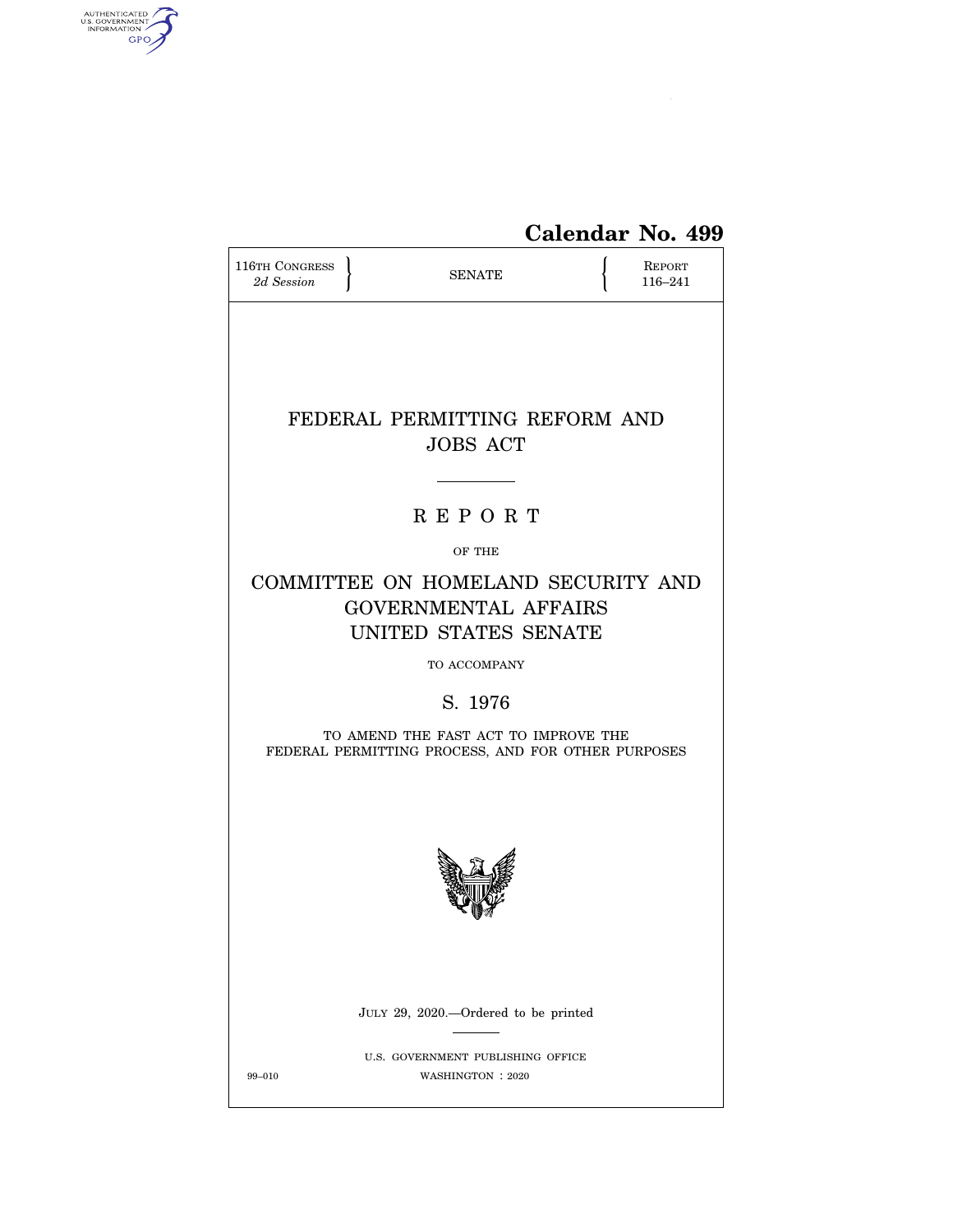#### COMMITTEE ON HOMELAND SECURITY AND GOVERNMENTAL AFFAIRS

RON JOHNSON, Wisconsin, *Chairman* 

ROB PORTMAN, Ohio RAND PAUL, Kentucky JAMES LANKFORD, Oklahoma MITT ROMNEY, Utah RICK SCOTT, Florida MICHAEL B. ENZI, Wyoming JOSH HAWLEY, Missouri

GARY C. PETERS, Michigan THOMAS R. CARPER, Delaware MAGGIE HASSAN, New Hampshire KAMALA D. HARRIS, California KYRSTEN SINEMA, Arizona JACKY ROSEN, Nevada

GABRIELLE D'ADAMO SINGER, *Staff Director*  JOSEPH C. FOLIO III, *Chief Counsel*  PATRICK J. BAILEY, *Chief Counsel for Governmental Affairs*  DAVID M. WEINBERG, *Minority Staff Director*  ZACHARY I. SCHRAM, *Minority Chief Counsel*  YOGIN J. KOTHARI, *Minority Professional Staff Member*  LAURA W. KILBRIDE, *Chief Clerk*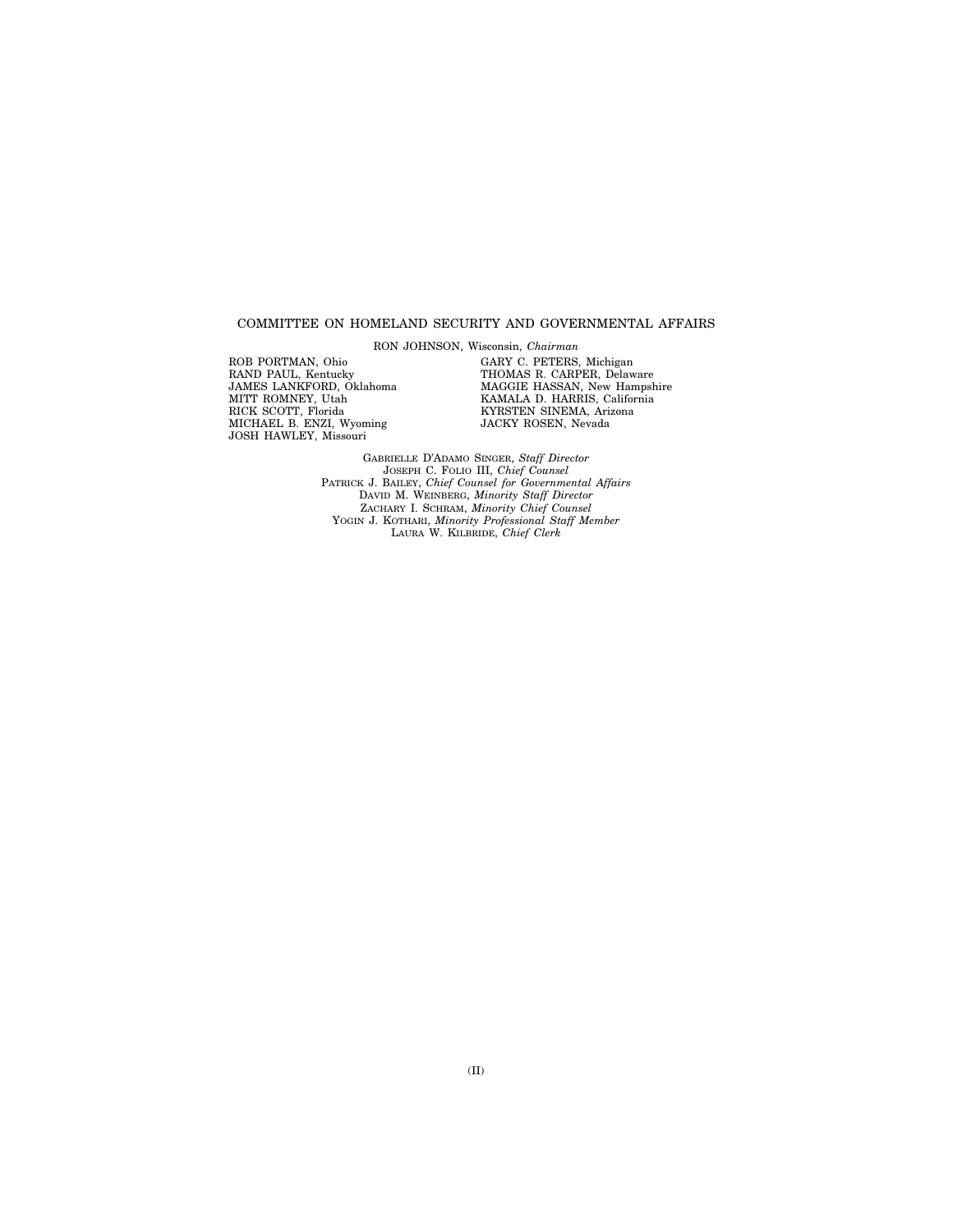# **Calendar No. 499**

116TH CONGRESS SENATE <br>
2d Session **REPORT** 116–241

 $P_{\alpha\alpha\alpha}$ 

# FEDERAL PERMITTING REFORM AND JOBS ACT

JULY 29, 2020.—Ordered to be printed

Mr. JOHNSON, from the Committee on Homeland Security and Governmental Affairs, submitted the following

# R E P O R T

#### [To accompany S. 1976]

#### [Including cost estimate of the Congressional Budget Office]

The Committee on Homeland Security and Governmental Affairs, to which was referred the bill (S. 1976), to amend the FAST Act to improve the Federal permitting process, and for other purposes, having considered the same, reports favorably thereon with an amendment (in the nature of a substitute) and recommends that the bill, as amended, do pass.

#### **CONTENTS**

|  | 1 acc |
|--|-------|
|  |       |
|  | 02    |
|  | 03    |
|  | 05    |
|  | 07    |
|  |       |
|  |       |

#### I. PURPOSE AND SUMMARY

In 2015, the Fixing America's Surface Transportation (FAST) Act was signed into law. Title 41 of the FAST Act (FAST–41) established a Federal Infrastructure Permitting Improvement Steering Council (Permitting Council) to improve the efficiency of the permitting process for the Federal approval of major infrastructure projects. The Council was subject to a seven-year sunset. S. 1976, the Federal Permitting Reform and Jobs Act, permanently author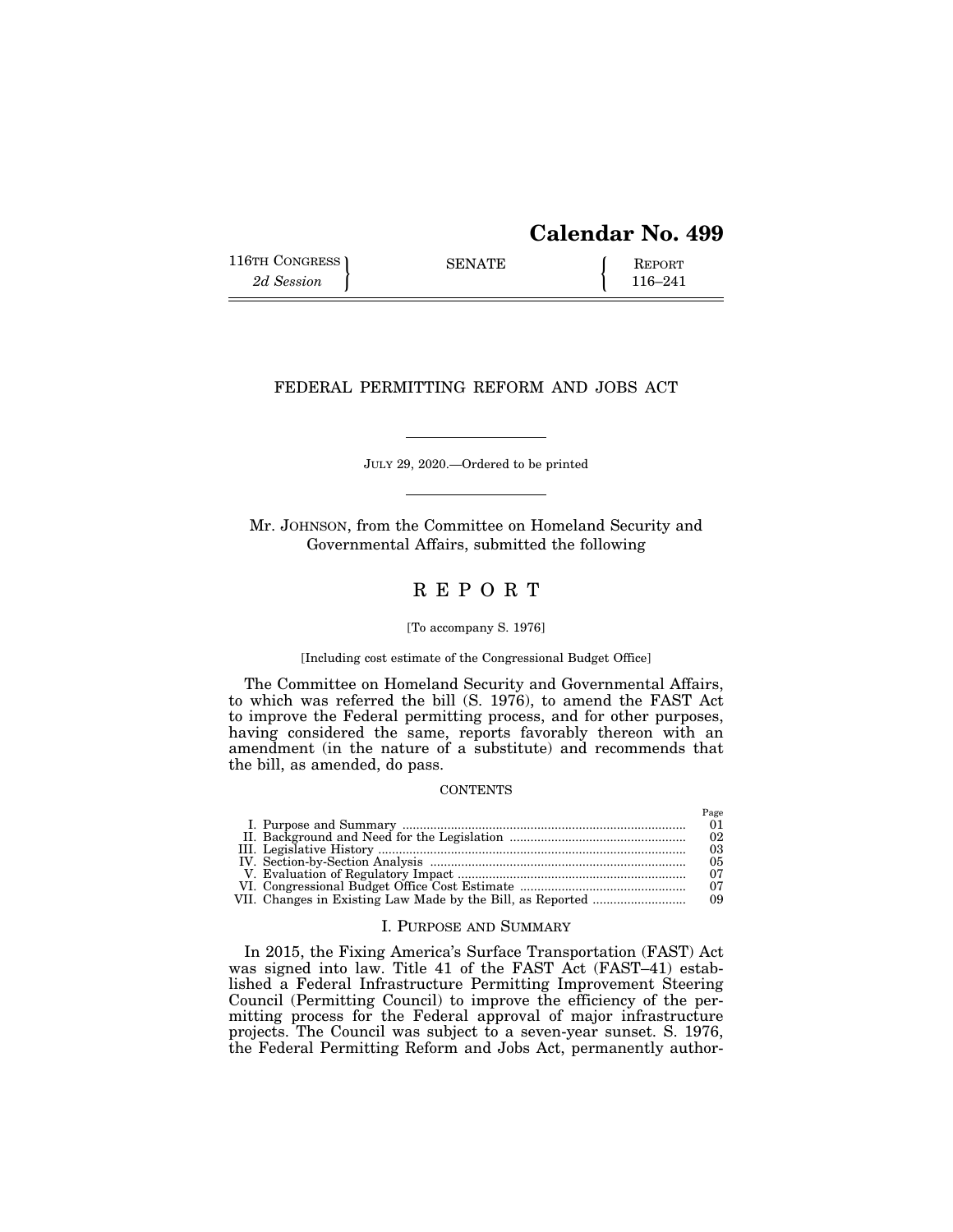izes the Permitting Council established under FAST–41.1 S. 1976 also expands the definition of projects covered under FAST–41, sets a two-year goal for permitting covered projects, and improves the administrative functioning of the Council.

#### II. BACKGROUND AND NEED FOR THE LEGISLATION

FAST–41's primary policy goals were to improve the efficiency and transparency of the Federal permitting process and enhance coordination, planning, and deadline-setting for major infrastructure projects.<sup>2</sup> In order to accomplish these goals, FAST-41 established an interagency body, the Permitting Council, which is comprised of councilmembers from all major Federal permitting agencies and chaired by a presidentially-appointed Executive Director.3 The Permitting Council's jurisdiction applies to projects subject to the National Environmental Policy Act (NEPA), specifically those relating to "renewable and conventional energy production, electricity transmission, aviation, ports and waterways, broadband, pipelines, and manufacturing,'' and expected to cost over \$200 million, and do not qualify for other abbreviated environmental review processes.4 Infrastructure project sponsors participate voluntarily and the Permitting Council assists by designating a single agency point of contact and working with Federal and state agencies to develop a Coordinated Project Plan, which outlines all required permits and studies and the timeline for completion. In addition to the creation of the Council, FAST–41 also sought to improve transparency in the permitting process by establishing a Permitting Dashboard to allow the public to track any Federal environmental review or authorization for a project covered under FAST–41 and reduce liability risk for project sponsors by reducing the statute of limitations to two years.<sup>5</sup> FAST-41 is subject to a seven-year sunset, which will expire in December 2022.6

Since the FAST Act was enacted in December 2015, the Committee's Permanent Subcommittee on Investigations (PSI) has held multiple oversight hearings and a roundtable to assess the policy outcomes resulting from the implementation of FAST–41.7 With regard to FAST–41's successes, in 2018, then-Acting Director of the Permitting Council, Angela Colamaria, testified at a PSI roundtable that FAST–41 had saved more than \$1 billion ''in costs that would have otherwise resulted from avoidable permitting process delays'' and reduced the permitting schedule for a major costal restoration project by nearly two years.8 At the same roundtable, an Executive Director for the U.S. Chamber of Commerce testified that due to FAST–41, project sponsors are better able to raise in-

<sup>1</sup>*See* 42 U.S.C. §§ 4370m–4370m–12. 2S. Rep. No. 114–113, at 3. 3 42 U.S.C. § 4370m–1.

<sup>4</sup>S. Rep. No. 114–113, at 3. 5 42 U.S.C. § 4370m–2. 6 42 U.S.C. § 4370m–12.

<sup>&</sup>lt;sup>7</sup> Cutting Through the Red Tape: Oversight of Federal Infrastructure Permitting and the Federal Permitting Improvement Steering Council, Hearing Before the S. Permanent Subcomm. on Investigations of the S. Homeland Secur *Progress to Date and Next Steps, Roundtable Before the S. Permanent Subcomm. on Investiga-tions of the S. Homeland Security and Governmental Affairs Comm.,* 115th Cong. (2018). 8 *Id*.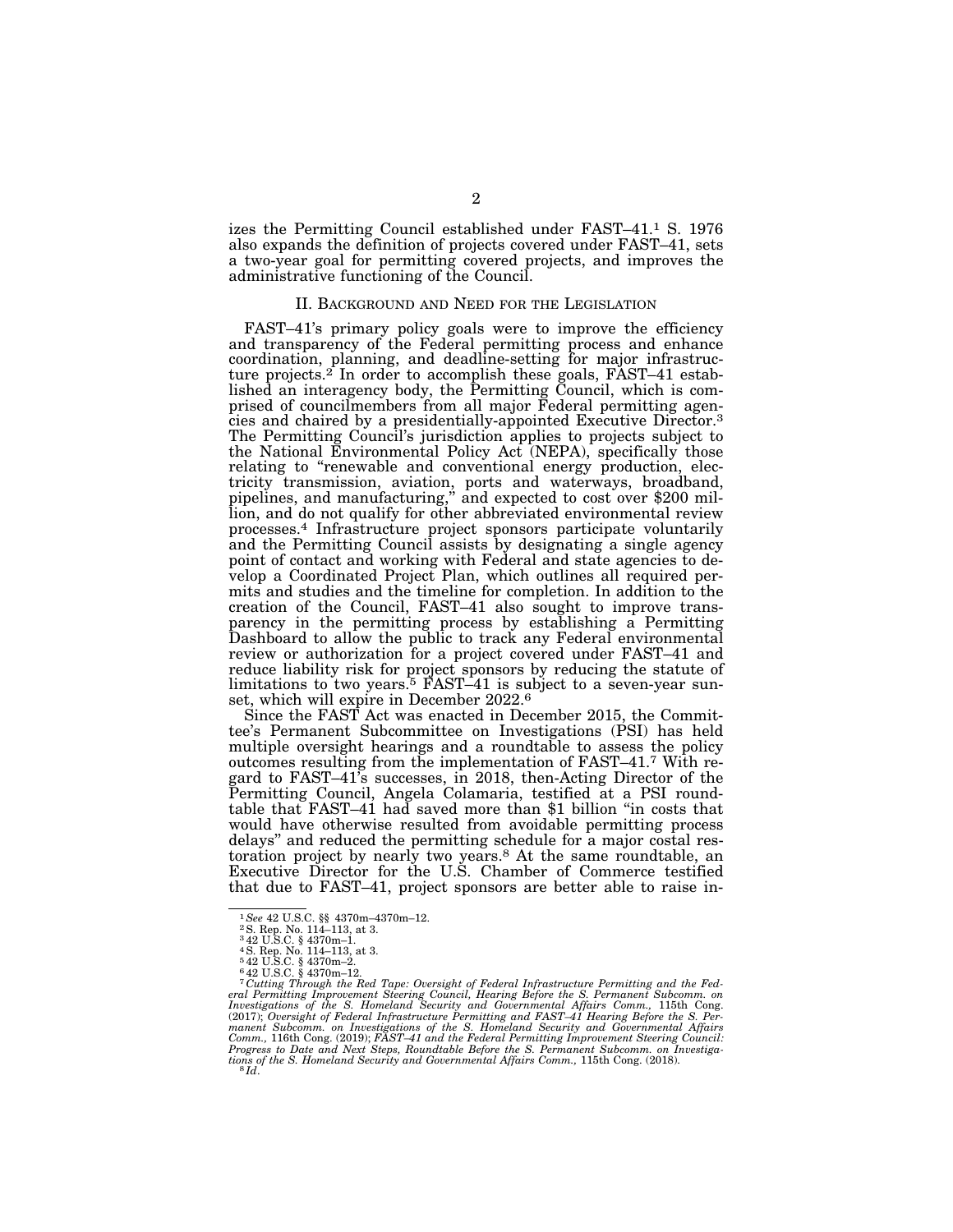vestment capital due to the reduced uncertainty created by FAST– 41's "clear, fixed project timeline[s]." 9 More recently, the Secretary-Treasurer of North America's Building Trades Union testified at a 2019 PSI oversight hearing that FAST–41's requirements for coordination among agencies, deadline transparency, and litigation reforms give more certainty to the permitting process, which helps ensure good jobs for construction workers without reducing protections for the environment, public health, or worker safety.<sup>10</sup>

For major infrastructure projects, the environmental review and authorization process is often complex and time-consuming. According to the Council on Environmental Quality's (CEQ) review of 1,161 environmental impact statements (EIS) for projects subject to the NEPA published between January 1, 2010 and December 31, 2017, the average EIS completion time—from notice of initiation to record of decision—was 4.5 years, and the median was 3.6 years.<sup>11</sup> Additionally, the same review noted that the permitting process for a quarter of the projects took more than six years to complete.12 Recognizing the significant amount of time needed to complete an EIS, on August 15, 2017, President Trump issued Executive Order 13807, *Establishing Discipline and Accountability in the Environ*which established a goal for Federal agencies to complete "all Federal environmental reviews and authorization decisions for major infrastructure projects within [two] years."<sup>13</sup> S. 1976 would codify the two-year goal for the completion of all environmental reviews and authorizations for major infrastructure projects.

According to the Permitting Council's Annual Report to Congress for Fiscal Year (FY) 2019, in FY2019 alone, environmental review times for projects covered under FAST–41 were reduced by one and a half years and assisted in the creation of over 127,000 temporary construction jobs and more than 3,000 permanent jobs in the U.S.<sup>14</sup> Additionally, the Permitting Council's efforts have been estimated to have saved over \$1 billion through avoided permitting delays.15

The seven-year sunset on FAST–41 creates uncertainty both for sponsors of current covered projects and for sponsors who are considering whether to request for their projects to be covered. Voluntary engagement by sponsors of major infrastructure projects with the Permitting Council is likely to be hampered by FAST-41's expiring sunset. As one current FAST–41 project sponsor testified regarding whether to apply for a new project to be covered, ''if I

<sup>9</sup>*Oversight of Federal Infrastructure Permitting and FAST–41 Hearing Before the S. Perma-nent Subcomm. on Investigations of the S. Homeland Security and Governmental Affairs Comm.,*  116th Cong. (2019) (statement of Joseph M. Johnson, Ph.D., Executive Director, Federal Regu-latory Process Review and Analysis, Environment, Technology, and Regulatory Affairs, U.S.

Chamber of Commerce).<br><sup>10</sup>Cutting Through the Red Tape: Oversight of Federal Infrastructure Permitting and the Fed-<br>eral Permitting Improvement Steering Council, Hearing Before the S. Permanent Subcomm. on<br>Investigations o

statement of Brent Booker, Secretary-Treasurer, North America's Building Trades Unions).<br><sup>11</sup> Exec. Office of the President, Council on Environmental Quality, *Environmental Impact*<br>Statement Timelines (2010–2017) (Dec. 14

content/uploads/2017/11/CEQ-EIS-Timelines-Report.pdf.<br><sup>12</sup>Id.<br><sup>12</sup>Id.<br><sup>13</sup>Exec. Order No. 13,807, 82 Fed. Reg. 40463 (Aug. 24, 2017).<br><sup>14</sup>Permitting Council, *Annual Report to Congress: Permitting Council Helping Deliver N* 

*Security and Governmental Affairs Comm.,* 115th Cong. (2018).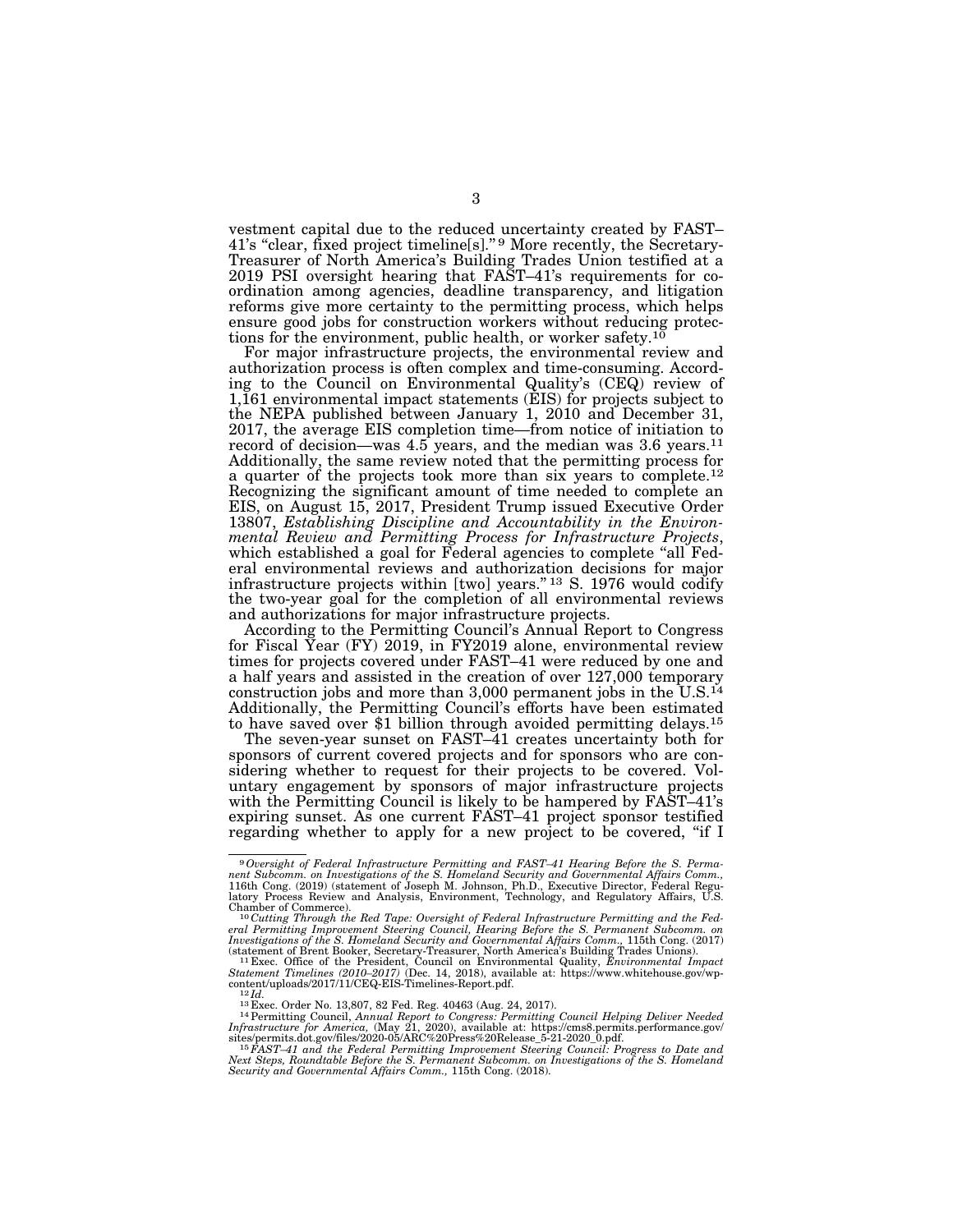were to submit a project and I knew it was going to sunset and . . . be in the middle and couldn't take advantage of that, that would be problematic. So I think it's really important to continue this.'' 16 Removing the sunset will eliminate this uncertainty and encourage more project sponsors to apply for their projects to be covered by FAST–41.

S. 1976 would eliminate the sunset provision in the FAST Act allowing the Permitting Council to continue to improve the permitting process for these large projects, and creating greater certainty for project sponsors who are already using the program. S. 1976 will also allow more projects from the transportation and water resources sectors to obtain the benefits of being a FAST–41 covered project.

#### III. LEGISLATIVE HISTORY

Senator Rob Portman (R–OH) introduced S. 1976 on June 26, 2019. The bill was referred to the Senate Committee on Homeland Security and Governmental Affairs.

The Committee considered S. 1976 at a business meeting on July 24, 2019. During the business meeting, Senator Portman offered a substitute amendment and Senator Kyrsten Sinema offered an amendment as modified.

The Portman substitute amendment clarified that covered projects that are also subject to the expediting provisions of 23 U.S.C. § 139 are subject to the 150-day statute of limitations on lawsuits seeking judicial review of a permit, license, or approval issued by a Federal agency for a highway or public transportation capital project, rather than the two-year statute of limitations provided in FAST–41. It also provided technical amendments to the bill.

S. 1976 requires the lead or facilitating agency to create a checklist for each covered project to help project sponsors identify potential natural, cultural, and historic resources in the project area. Sinema Amendment 1 provided that the checklist must also be used to ensure that the project sponsor consults with any federallyrecognized Indian tribe that attaches cultural or religious significance to the land affected by the project.

The Committee adopted the Portman substitute amendment and Sinema Amendment 1 as modified *en bloc* by voice vote. Senators present for the vote on the amendments were Johnson, Portman, Paul, Lankford, Romney, Scott, Enzi, Hawley, Peters, Carper, Hassan, Sinema, and Rosen.

The Committee favorably reported the bill, as amended, *en bloc*  by voice vote. Senators present for the vote were: Johnson, Portman, Paul, Lankford, Romney, Scott, Enzi, Hawley, Peters, Carper, Hassan, Sinema, and Rosen. Senators Carper and Rosen asked to be recorded as voting ''no'' for the record.

<sup>16</sup>*Oversight of Federal Infrastructure Permitting and FAST–41 Hearing Before the S. Perma-nent Subcomm. on Investigations of the S. Homeland Security and Governmental Affairs Comm.,*  116th Cong. (2019) (statement of Laura Abram, Director, Project Execution and Public Affairs, First Solar).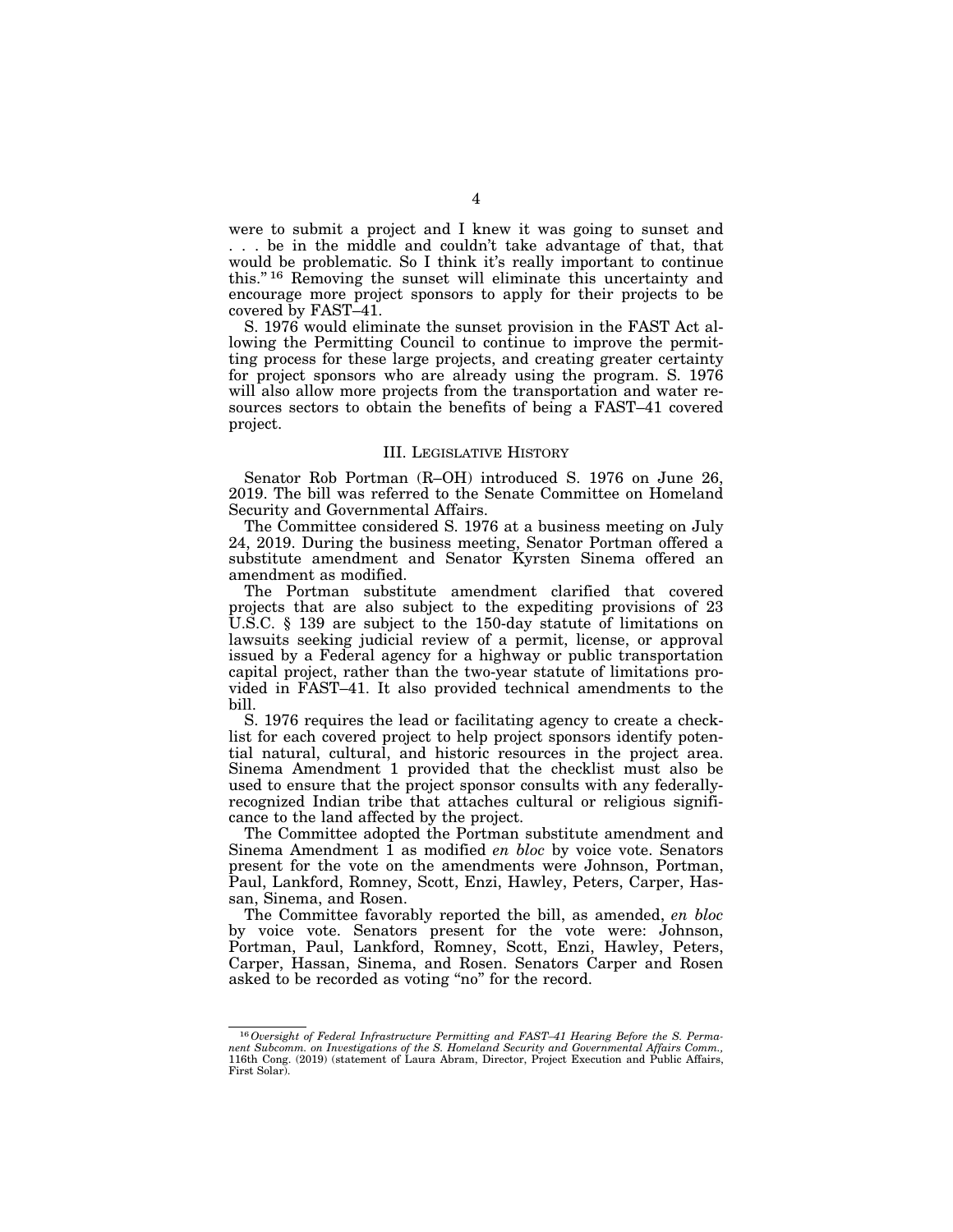#### IV. SECTION-BY-SECTION ANALYSIS OF THE BILL, AS REPORTED

#### *Section 1: Short title*

This section provides the bill's short title, the "Federal Permitting Reform and Jobs Act.''

#### *Section 2: Federal permitting improvement*

Subsection (a) provides definitions of terms used in the bill. It amends the definition of ''cooperating agency'' to align with the definition included in the Code of Federal Regulations at 40 C.F.R. § 1508.5. In the definition of ''covered project,'' it strikes the exclusion for transportation projects subject to 23 U.S.C. § 139 and 33 U.S.C. § 2348. Those projects would be allowed to apply for covered status. It clarifies that to add new sectors from which the Permitting Council may consider projects to be covered projects, the Permitting Council only needs to follow the process of a majority vote set out in the original statute rather than engaging in the full Administrative Procedure Act informal rulemaking process.

Subsection (b) provides that if an agency designates a new person to sit on the Permitting Council, the agency must notify the Permitting Council Executive Director within 30 days of the designation. It allows the Permitting Council additional flexibility in the elements it may consider for its annual report on the best practices for federal permitting by clarifying that the elements stated in statute are not the only elements the Permitting Council may consider. It adds a new element for potential inclusion in the annual best practices report regarding how the Executive Director and agencies can improve preliminary engagement with project sponsors in developing coordinated project plans.

Subsection (b) also requires the Executive Director to report to Congress if agencies fail to reasonably implement the best practices for permitting processes, and it requires agency CERPOs to advise their agency councilmembers on agency compliance with interim and final permitting completion dates described in coordinated project plans. It clarifies that the agency designated to provide administrative support to the Permitting Council (currently, the General Services Administration) shall not be involved in policy decisions or substantive management of the Council or require the Permitting Council to comply with agency policies in carrying out its work.

Subsection (c) specifies that if an agency designated as a participating or cooperating agency determines it has no jurisdiction with respect to a project or does not intend to exercise its authority over a project, the agency must notify the Permitting Council Executive Director (in addition to its current requirement to notify the facilitating or lead agency). In relation to deadlines associated with posting material on the Permitting Dashboard, subsection (c) clarifies that "14 days" means "14 business days," and that the relevant notice to the Executive Director that triggers the 14-business-day clock must be a completed notice (rather than a draft notice). It clarifies that the facilitating or lead agency charged with developing a coordinated project plan must coordinate with the Executive Director on the plan.

Subsection (c) also requires coordinated project plans to include a checklist to help project sponsors identify potential natural, cul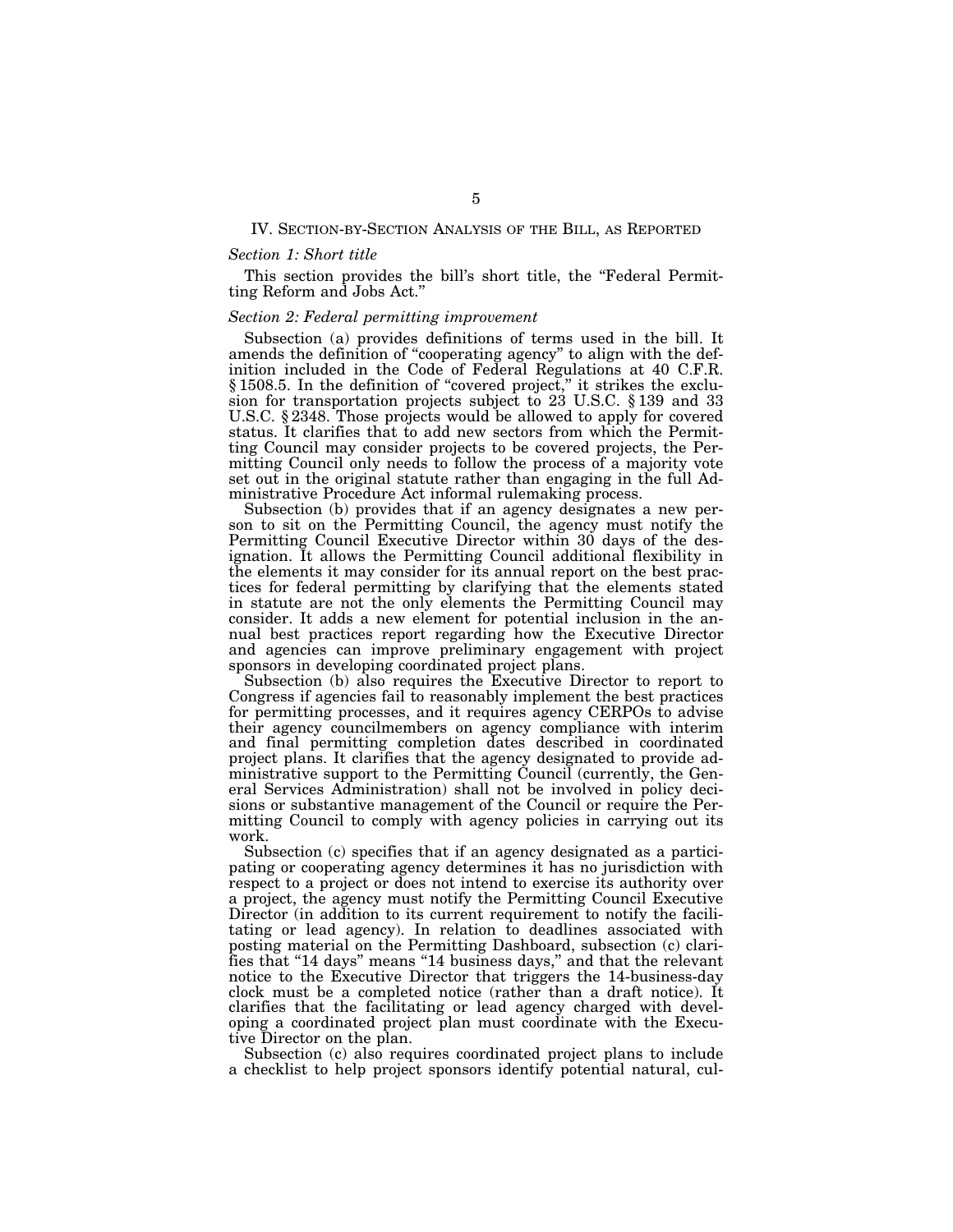tural, and historic resources in the area of the project and to ensure they consult with any Federally-recognized Indian tribe that attaches cultural or religious significance to the land affected by the project.

Subsection (c) requires agencies to set a two-year goal for completing the permitting process for covered projects unless the facilitating or lead agency determines that the permitting process cannot be completed in two years. In that case, the facilitating or lead agency must explain why it anticipates the project will take longer than two years and identify specific efforts it and the project sponsor will take to reduce the time needed to complete the permitting process.

Subsection (c) requires the facilitating or lead agency to consult with the Executive Director at least 15 days before beginning the process to change the deadlines on the permitting timetable for a covered project. It clarifies that agencies must conform to both the interim and final completion dates in the permitting timetable for a covered project. It provides that if an agency reasonably believes it will fail to meet an interim or final completion date 30 days before such completion date, the agency must notify the Executive Director about the reasons why it believes it will fail to conform with the completion date. It clarifies that facilitating and lead agencies must provide an expeditious process for potential project sponsors to confer with potential and identified cooperating and participating agencies for early consultation purposes.

Subsection (c) also strikes provisions related to transportation projects that are currently excluded from applying to be covered projects, which would be treated the same as other eligible projects under this bill. It clarifies that transportation projects subject to the expediting provisions of 23 U.S.C. § 139 are subject to the 150 day statute of limitations on lawsuits seeking judicial review of a permit, license, or approval issued by a Federal agency for a highway or public transportation capital project, rather than the twoyear statute of limitations provided in FAST–41. It allows the Executive Director to consult with the lead and participating agencies involved in non-covered projects on an ad hoc basis to help resolve disputes and promote early coordination. The savings provision clarifies that the projects do not then become subject to any of the FAST–41 provisions.

Subsection (d) provides technical amendments.

Subsection (e) makes a number of technical amendments and also modifies the FAST Act's existing judicial review provision from two years after ''the final record of decision or approval or denial of a permit'' to ''notice of final agency action on the authorization.''

Subsection (f) clarifies that the Executive Director's Report to Congress should include each agency's progress in making improvements based on best practices and their compliance with performance schedules. It also requires the Federal Energy Regulatory Commission to report on its recommendations on how it will reconcile its internal regulations with FAST–41's requirements and requires the Executive Director to review those recommendations.

Subsection (g) shifts responsibility for issuing regulations establishing a fee structure for the sponsors of covered projects from the heads of the Permitting Council agencies to the Permitting Council Executive Director, in consultation with the Permitting Council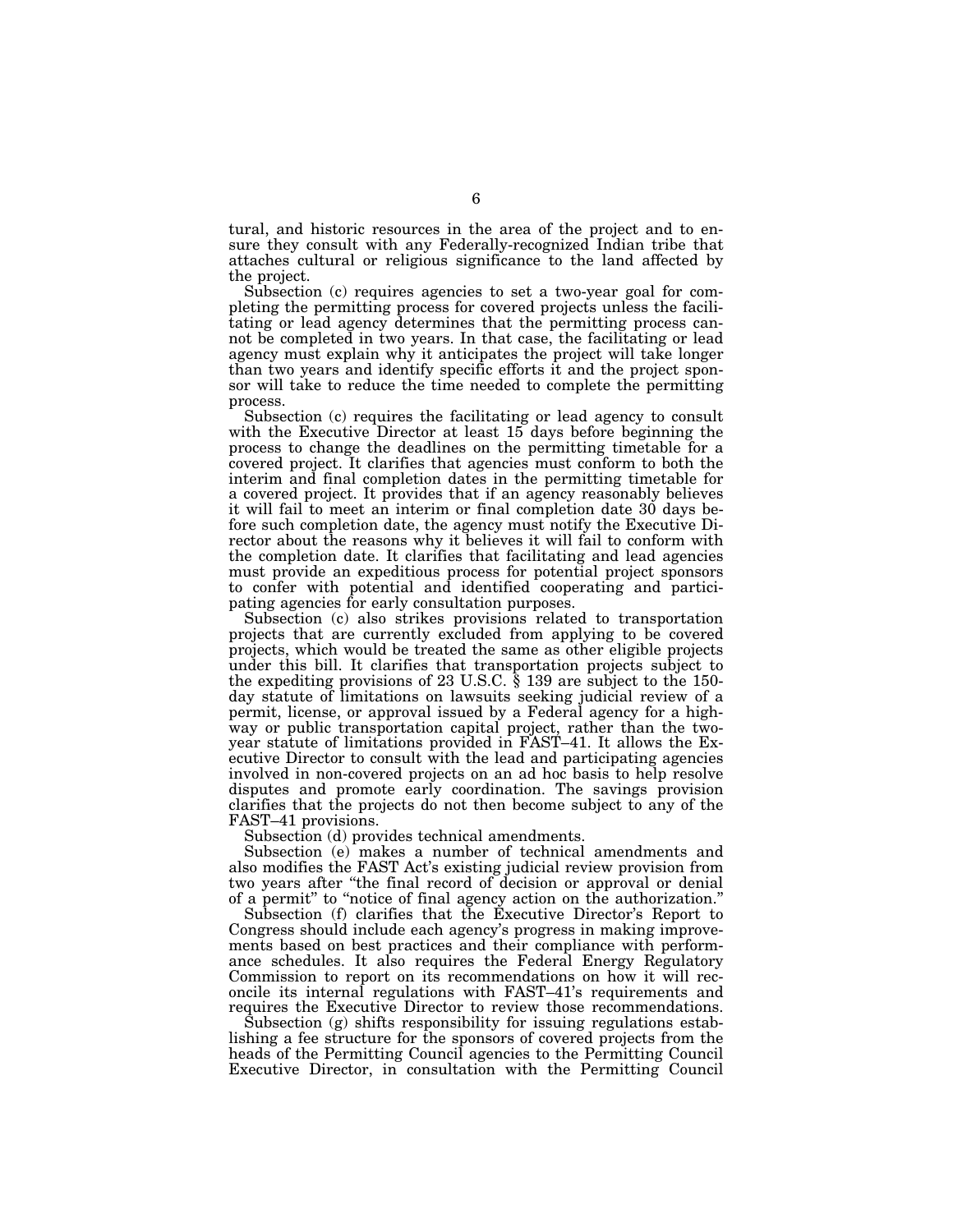agencies and the Office of Management and Budget. It clarifies that the Executive Director's fund transfer authority allows the Executive Director to transfer funds to other Federal, state, tribal, and local governments and specifies potential reasons for these transfers.

Subsection (h) eliminates the seven-year sunset on FAST–41.

Subsection (i) eliminates the exclusion for certain transportation and water resources projects from applying to be covered projects. Subjection (j) provides a technical amendment.

#### V. EVALUATION OF REGULATORY IMPACT

Pursuant to the requirements of paragraph 11(b) of rule XXVI of the Standing Rules of the Senate, the Committee has considered the regulatory impact of this bill. The CBO found that:

S. 1976 would impose intergovernmental and privatesector mandates as defined in the Unfunded Mandates Reform Act (UMRA) by extending existing mandates on sponsors of large infrastructure projects. Under current law, project sponsors seeking a federal permit must submit a notice to the [Permitting Council] and to a lead federal agency when initiating a proposed project. Current law also authorizes federal agencies to assess fees for costs incurred in conducting environmental reviews. By permanently authorizing the [Permitting Council], the bill would extend those mandates. Based on published data on the low volume of projects subject to those duties under current law, CBO estimates that the cost to comply with the mandates would fall below the annual thresholds for intergovernmental and private-sector mandates established in UMRA (\$82 million and \$164 million in 2019, respectively, adjusted annually for inflation).

The Committee notes that, although the initial group of projects covered by FAST–41 became covered projects involuntarily, FAST– 41 is a voluntary process for all future projects. If a project sponsor does not want a project to be covered by FAST–41, the project sponsor does not have to take any action, nor pay any fees.

VI. CONGRESSIONAL BUDGET OFFICE COST ESTIMATE

U.S. CONGRESS, CONGRESSIONAL BUDGET OFFICE, *Washington, DC, October 11, 2019.* 

Hon. RON JOHNSON,

*Chairman, Committee on Homeland Security and Governmental Affairs, U.S. Senate, Washington, DC.* 

DEAR MR. CHAIRMAN: The Congressional Budget Office has prepared the enclosed cost estimate for S. 1976, the Federal Permitting Reform and Jobs Act.

If you wish further details on this estimate, we will be pleased to provide them. The CBO staff contact is Matthew Pickford.

Sincerely,

PHILLIP L. SWAGEL, *Director.* 

Enclosure.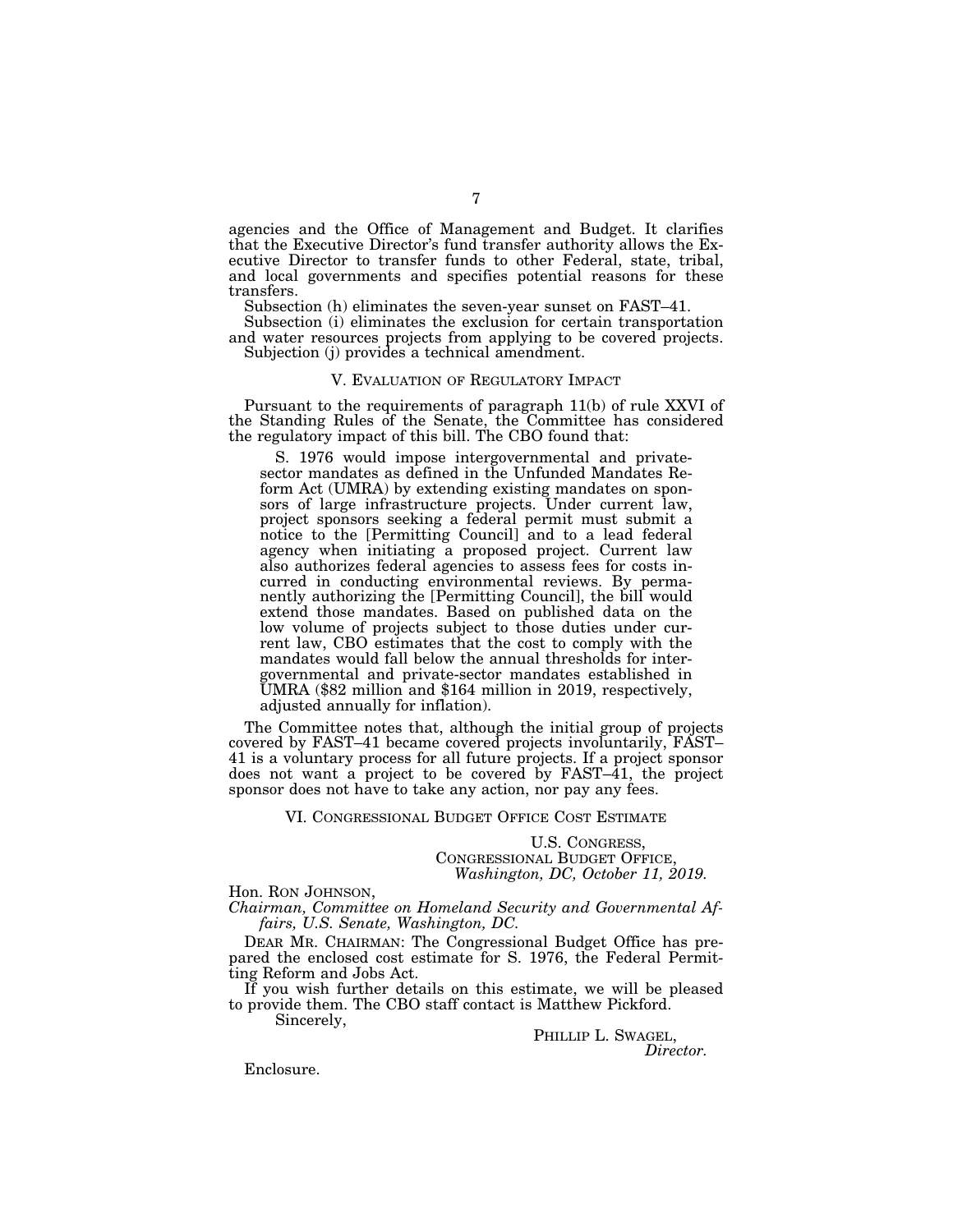| S. 1976, Federal Permitting Reform and Jobs Act<br>on July 24, 2019    |      | As ordered reported by the Senate Committee on Homeland Security and Governmental Affairs |                                |  |  |
|------------------------------------------------------------------------|------|-------------------------------------------------------------------------------------------|--------------------------------|--|--|
| By Fiscal Year, Millions of Dollars                                    | 2020 | 2020-2024                                                                                 | 2020-2029                      |  |  |
| Direct Spending (Outlays)                                              |      |                                                                                           | يهد                            |  |  |
| Revenues                                                               | ο    | O                                                                                         | o                              |  |  |
| Increase or Decrease (-)<br>in the Deficit                             | ÷    |                                                                                           |                                |  |  |
| Spending Subject to<br>Appropriation (Outlays)                         |      | 30                                                                                        | not estimated                  |  |  |
| Statutory pay-as-you-go<br>procedures apply?                           | Yes  | Mandate Effects                                                                           |                                |  |  |
| Increases on-budget deficits in any<br>of the four consecutive 10-year | No   | Contains intergovernmental mandate?                                                       | Yes, Under<br><b>Threshold</b> |  |  |
| periods beginning in 2030?                                             |      | Contains private-sector mandate?                                                          | Yes, Under<br>Threshold        |  |  |
| $*$ = between zero and \$500,000.                                      |      |                                                                                           |                                |  |  |

S. 1976 would permanently authorize the Federal Permitting Improvement Steering Council (FPISC). The council, whose authorization expires in December 2022, aims to improve the timeliness, predictability, and transparency of the federal review process for nonfederal infrastructure projects that the council may assist. The bill would expand the number of projects that the council may assist, set a goal that the federal permitting process for such projects be completed in two years, clarify the role of the FPISC to resolve disputes among federal agencies, and make technical corrections to the federal permitting process. Finally, the bill would authorize the FPISC to use fees collected by the council from project sponsors to reimburse state, local, and tribal governments for any work they provide to the council. To date, no fees have been collected by the FPISC and CBO has no basis for estimating that fees collected under the bill would be significant. Furthermore, CBO expect that any collections would probably be spent soon after the collection so that the net effect on direct spending would be negligible.

The Congress appropriated \$6 million for the council in fiscal year 2019. FPISC has requested \$7 million for 2020 and \$11 million for 2021. Using that information and adjusting those amounts for the proposed additional work required under the bill, CBO estimates that implementing S. 1976 would cost \$30 million over the 2020–2024 period. The estimated costs from 2020 through the first quarter of 2023 reflect the additional work that would be required under the bill. The costs for the remainder of 2023 and 2024 reflect extending the FPISC's authorization.

The costs of this legislation, detailed in Table 1, fall within budget function 800 (general government).

TABLE 1.—ESTIMATED INCREASES IN SPENDING SUBJECT TO APPROPRIATION UNDER S. 1976

| By fiscal year, millions of dollars- |      |      |          |      |               |
|--------------------------------------|------|------|----------|------|---------------|
| 2020                                 | 2021 | 2022 | 2023     | 2024 | 2020-<br>2024 |
|                                      |      | 3.   | 10<br>10 |      | 30<br>30      |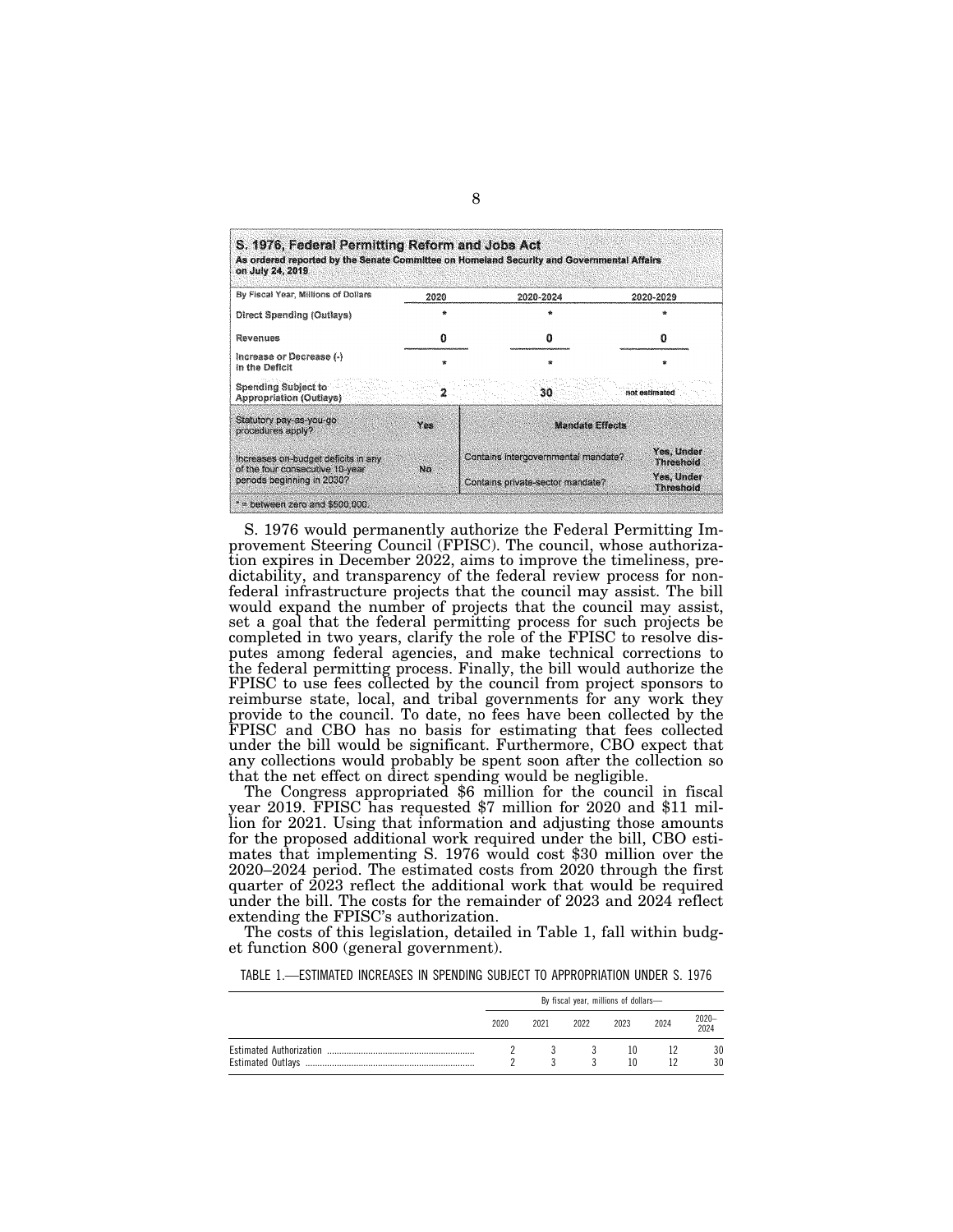S. 1976 would impose intergovernmental and private-sector mandates as defined in the Unfunded Mandates Reform Act (UMRA) by extending existing mandates on sponsors of large infrastructure projects. Under current law, project sponsors seeking a federal permit must submit a notice to the FPISC and to a lead federal agency when initiating a proposed project. Current law also authorizes federal agencies to assess fees for costs incurred in conducting environmental reviews. By permanently authorizing the FPISC, the bill would extend those mandates. Based on published data on the low volume of projects subject to those duties under current law, CBO estimates that the cost to comply with the mandates would fall below the annual thresholds for intergovernmental and private-sector mandates established in UMRA (\$82 million and \$164 million in 2019, respectively, adjusted annually for inflation).

The CBO staff contacts for this estimate are Matthew Pickford (for federal costs) and Andrew Laughlin (for mandates). The estimate was reviewed by H. Samuel Papenfuss, Deputy Assistant Director for Budget Analysis.

#### VII. CHANGES IN EXISTING LAW MADE BY THE BILL, AS REPORTED

In compliance with paragraph 12 of rule XXVI of the Standing Rules of the Senate, changes in existing law made by the bill, as reported, are shown as follows: (existing law proposed to be omitted is enclosed in brackets, new matter is printed in italic, and existing law in which no change is proposed is shown in roman):

### **FIXING AMERICA'S SURFACE TRANSPORTATION ACT**

\* \* \* \* \* \* \*

#### **TITLE XI—RAIL**

\* \* \* \* \* \* \*

## **Subtitle E—Project Delivery**

\* \* \* \* \* \* \*

#### **SEC. 11503. EFFICIENT ENVIRONMENTAL REVIEWS.**

 $(a) * * *$ 

ø(b) SAVINGS CLAUSE.—Except as expressly provided in section 41003(f) and subsection (o) of section 139 of title 23, United States Code, the requirements and other provisions of title 41 of this Act shall not apply to—

(1) programs administered now and in the future by the Department of Transportation or its operating administrations under title 23, 46, or 49, United States Code, including direct loan and loan guarantee programs, or other Federal statutes or programs or projects administered by an agency pursuant to their authority under title 49, United States Code; or

(2) any project subject to section 2045 of the Water Resources Development Act of 2007 (33 U.S.C. 2348).

\* \* \* \* \* \* \*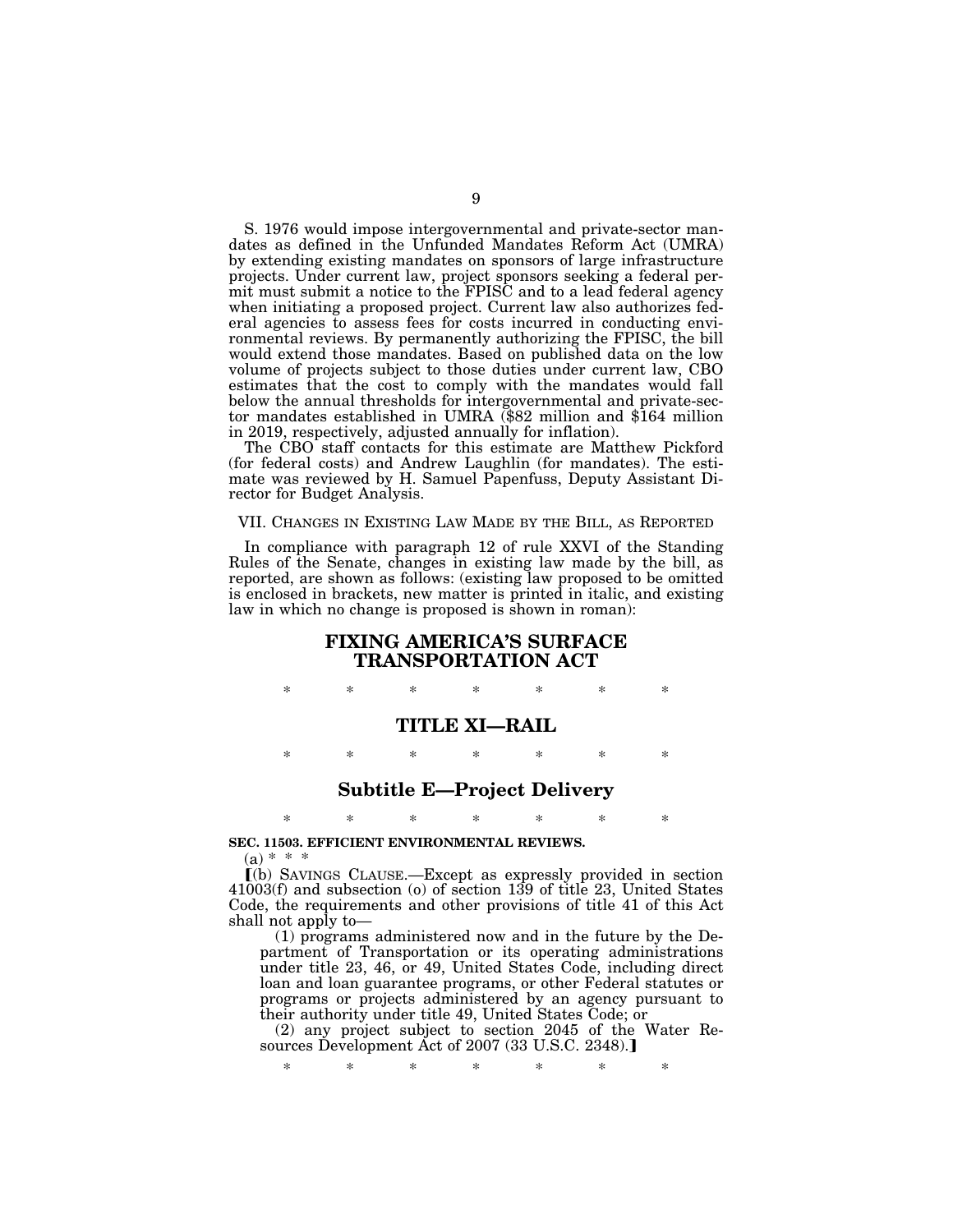# **TITLE XXII—FEDERAL PERMITTING IMPROVEMENT**

#### **SEC. 41001. DEFINITIONS.**

In this title:

 $(1)$  \* \* \*

\* \* \* \* \* \* \* (4) COOPERATING AGENCY.—The term ''cooperating agency'' [means any agency with

(A) jurisdiction under Federal law; or

(B) special expertise as described in section 1501.6 of title 40, Code of Federal Regulations (as in effect on the date of enactment of this Act).] *has the meaning given the term in section 1508.5 of title 40, Code of Federal Regulations (as in effect on the date of enactment of the Federal Permitting Reform and Jobs Act)*.

 $(5)$  COUNCIL.—The term "Council" means the [Federal Infrastructure Permitting Improvement Steering Council Federal *Permitting Improvement Steering Council* established under section 41002(a).

(6) COVERED PROJECT.—

(A) IN GENERAL.—The term "covered project" means any activity in the United States that requires authorization or environmental review by a Federal agency involving construction of infrastructure *projects* for renewable or conventional energy production, electricity transmission, surface transportation, aviation, ports and waterways, water resource projects, broadband, pipelines, manufacturing, or any other sector as determined by a majority vote of the Council that—

(i) (I) is subject to NEPA; *and* 

(II) is likely to require a total investment of more than \$200,000,000; [and] *or* 

ø(III) does not qualify for abbreviated authorization or environmental review processes under any applicable law; or

(ii) is subject to NEPA and the size and complexity of which, in the opinion of the Council, make the project likely to benefit from enhanced oversight and coordination, including a project likely to require—

(I) authorization from or environmental review involving more than 2 Federal agencies; or

(II) the preparation of an environmental impact statement under NEPA.

ø(B) EXCLUSION.—The term ''covered project'' does not include—

(i) any project subject to section 139 of title 23, United States Code; or

(ii) any project subject to section 2045 of the Water Resources Development Act of 2007 (33 U.S.C. 2348).]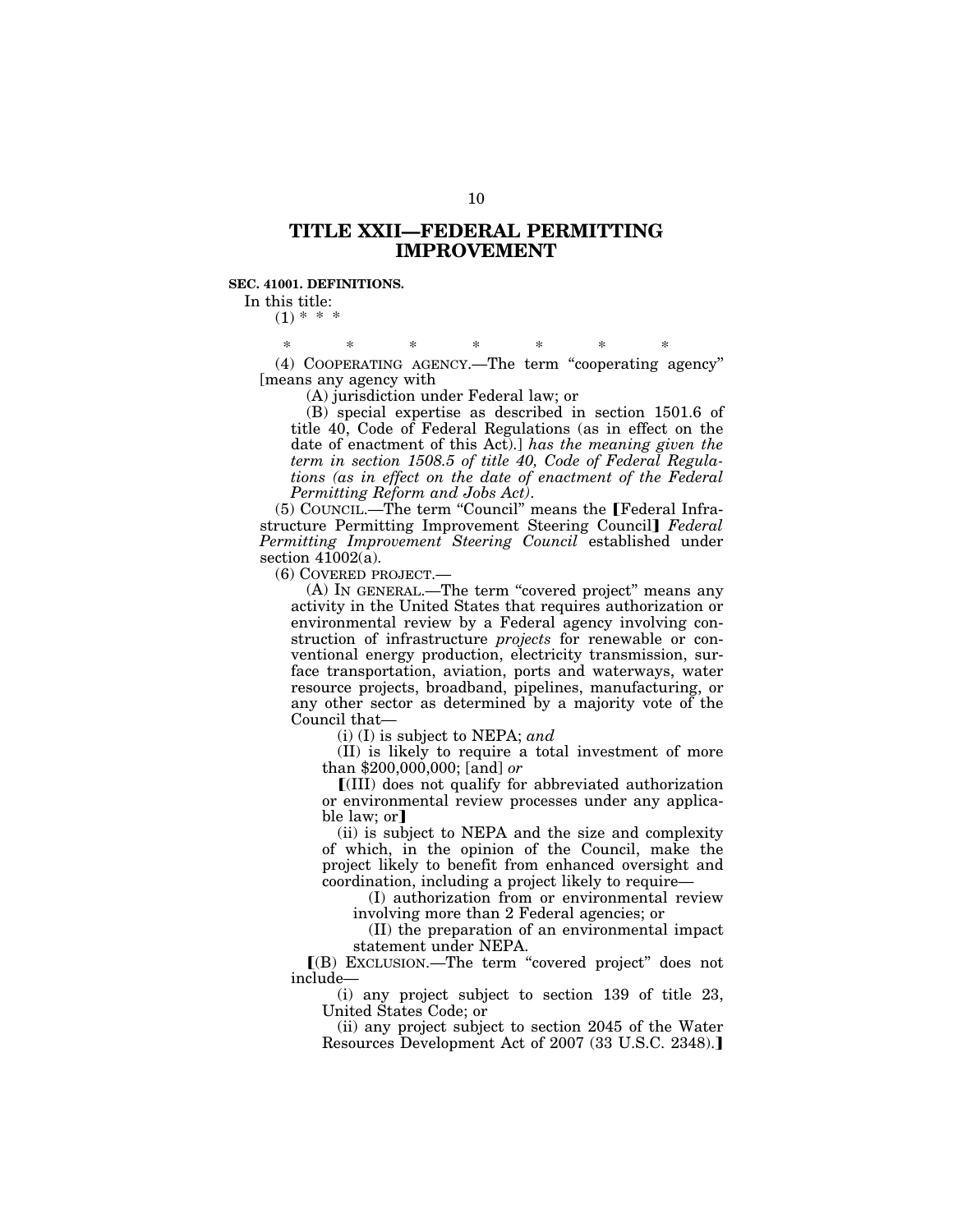(B) *TREATMENT.—Section 553 of title 5, United States Code, shall not apply to a majority vote described in subparagraph (A).* 

(b) \* \* \*

 $(1) * * *$ <br>(2) COUNCIL MEMBERS.—

(A) IN GENERAL.—<br>*(i)* DESIGNATION BY HEAD OF AGENCY.— $[Each]$ 

*(I)* IN GENERAL.—*Each* individual listed in subparagraph (B) shall designate a member of the agency in which the individual serves to serve on the Council.

*(II)* Redesignation.—*If an individual listed in subparagraph (B) designates a different member to serve on the Council than the member designated under subclause (I), the individual shall notify the Executive Director of the designation by not later than 30 days after the date on which the designation is made.* 

 $(iii)$  QUALIFICATIONS.—A  $\lceil$  councilmem-ber *councilmember* described in clause (i) shall hold a position in the agency of deputy secretary (or the equivalent) or higher.

\* \* \* \* \* \* \*  $(c) * * * *$  $(1)$  \* \* \*<br> $(2)$  \* \* \*  $(2) * *$  $(A) * * * *$ (B) BEST PRACTICES.—Not **[later than 1 year after the** 

date of enactment of this Act, and not less frequently than annually thereafter, the Council shall issue recommendations on the best practices for] less frequently than annu*ally, the Council shall issue recommendations on the best practices for improving the Federal permitting process for covered projects, which may include—*  (i) \* \* \*

\* \* \* \* \* \* \* (vii) creating and distributing training materials useful to Federal, State, tribal, and local permitting officials; [and]

*(viii) in coordination with the Executive Director, improving preliminary engagement with project sponsors in developing coordinated project plans; and* 

 $\left[\text{viii}\right](ix)$  addressing other aspects of infrastructure permitting, as determined by the Council.

*(C) NOTIFICATION.—The Executive Director shall notify the Committees on Homeland Security and Governmental Affairs and Environment and Public Works of the Senate and the Committees on Energy and Commerce and Trans-*

\* \* \* \* \* \* \*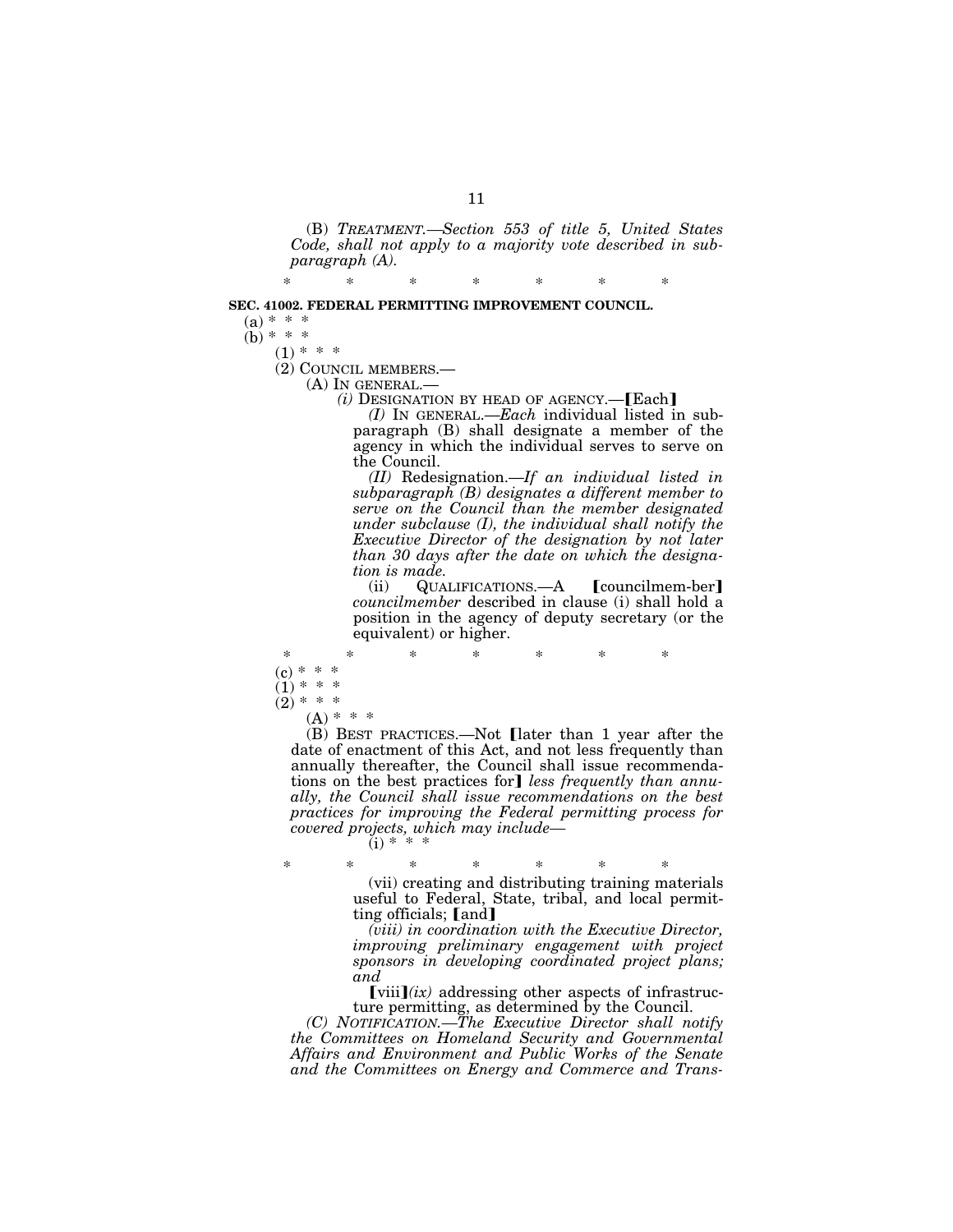*portation and Infrastructure of the House of Representatives if any agency fails to reasonably implement the recommended best practices.* 

 $\lceil \text{C} \rceil$ *(D)* MEETINGS.—The Council shall meet not less frequently than annually with groups or individuals representing State, tribal, and local governments that are engaged in the infrastructure permitting process.

(3) AGENCY CERPOS.—An agency CERPO shall—

(A) advise the respective agency councilmember on matters related to environmental reviews and authorizations, *including agency compliance with interim and final completion dates described in coordinated project plans;* 

\* \* \* \* \* \* \*  $(d)$  ADMINISTRATIVE SUPPORT.— $[$ The Director $]$ 

*(1) IN GENERAL.—The Director* of the Office of Management and Budget shall designate a Federal agency, other than an agency that carries out or provides support only for projects that are not covered projects, to provide administrative support for the Executive Director, and the designated agency shall, as reasonably necessary, provide support and staff to enable the Executive Director to fulfill the duties of the Executive Director under this title.

*(2) SAVINGS PROVISION.—The designated agency under paragraph (1) shall not—* 

*(A) participate in policy decisions or substantive management of the Council; or* 

*(B) require the Executive Director or the Council to comply with agency policies in carrying out the duties of the Executive Director or the Council, as applicable.* 

#### **SEC. 41003. PERMITTING PROCESS IMPROVEMENT.**

 $(a) * * * *$ 

 $(1) * *$ 

 $(2)$  \* \* \*<br>(3) PARTICIPATING AND COOPERATING AGENCIES.—

(A) IN GENERAL.—An agency invited under paragraph  $(2)$ shall be designated as a participating or cooperating agency for a covered project, unless the agency informs the facilitating or lead agency, as applicable, *and the Executive Director* in writing before the deadline under paragraph  $(2)(B)$  that the agency-

(i) has no jurisdiction or authority with respect to the proposed project; or

(ii) does not intend to exercise authority related to, or submit comments on, the proposed project.

(B) CHANGED CIRCUMSTANCES.—On request and a showing of changed circumstances, the Executive Director may designate an agency that has opted out under subparagraph  $(A)(ii)$  to be a participating or cooperating agency, as appropriate.

\* \* \* \* \* \* \* (b) PERMITTING DASHBOARD.— $(1)$  \* \* \*

(2) ADDITIONS.—

(A) IN GENERAL.—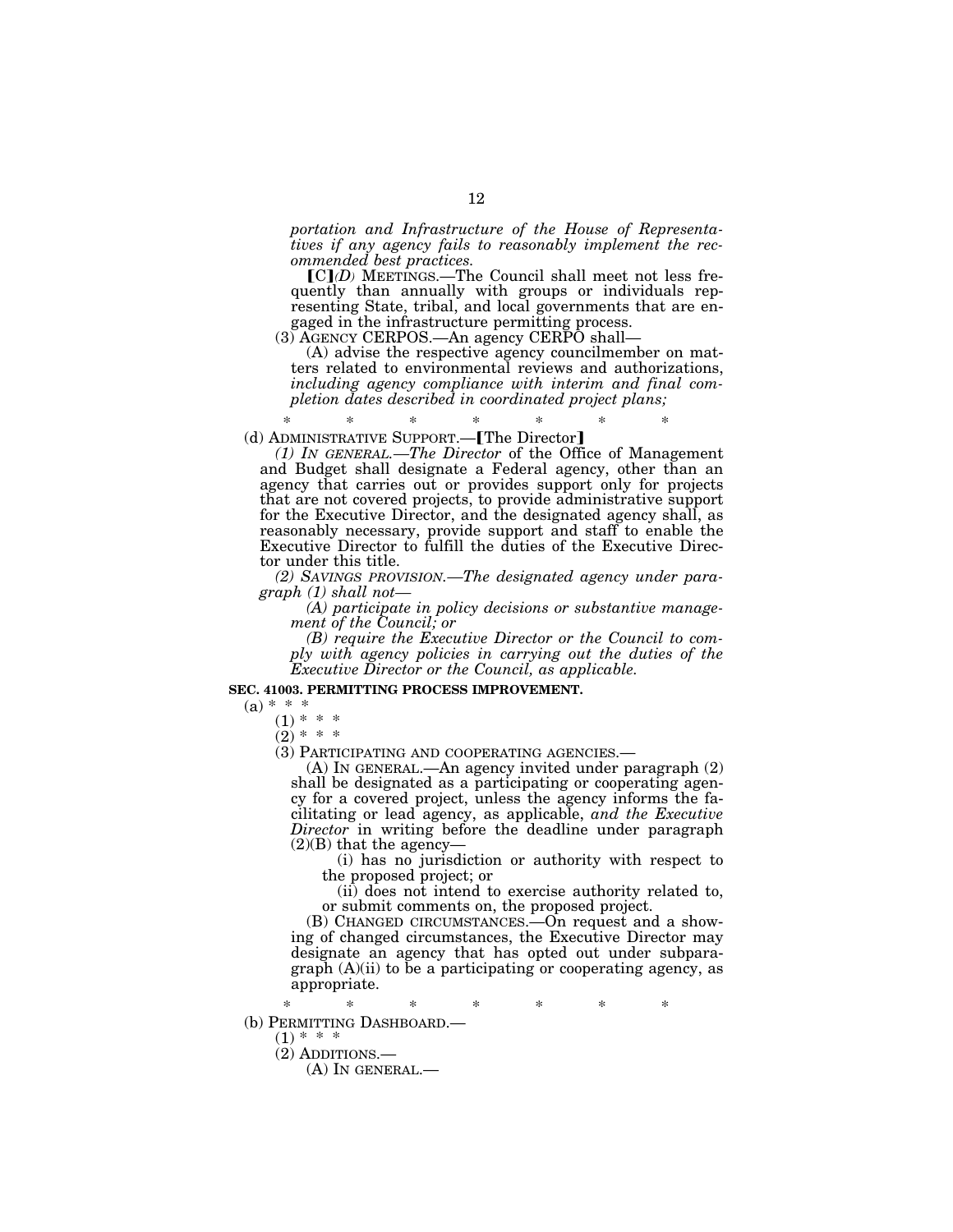(i) EXISTING PROJECTS.—Not later than  $[14 \text{ days}]$  14 *business days* after the date on which the Executive Director adds a project to the inventory under section 41002(c)(1)(A), the Executive Director shall create a specific entry on the Dashboard for the covered project.

 $(ii)$  NEW PROJECTS.—Not later than  $[14 \text{ days}]$   $14$ *business days* after the date on which the Executive Director receives a *completed* notice under subsection  $(a)(1)$ , the Executive Director shall create a specific entry on the Dashboard for the covered project, unless the Executive Director, facilitating agency, or lead agency, as applicable, determines that the project is not a covered project.

(B) EXPLANATION.—If the facilitating agency or lead agency, as applicable, determines that the project is not a covered project, the project sponsor may submit a further explanation as to why the project is a covered project not later than [14 days] 14 business days after the date of the determination under subparagraph (A).

(C) FINAL DETERMINATION.—Not later than [14 days] 14 *business days* after receiving an explanation described in subparagraph (B), the Executive Director shall—

(i) make a final and conclusive determination as to whether the project is a covered project; and

(ii) if the Executive Director determines that the project is a covered project, create a specific entry on the Dashboard for the covered project.

\* \* \* \* \* \* \* (c) COORDINATION AND TIMETABLES.—

 $(1)$  \*

(A) IN GENERAL.—Not later than 60 days after the date on which the Executive Director must make a specific entry for the project on the Dashboard under subsection  $(b)(2)(A)$ , the facilitating or lead agency, as applicable, *in coordination with the Executive Director and* in consultation with each coordinating and participating agency, shall establish a concise plan for coordinating public and agency participation in, and completion of, any required Federal environmental review and authorization for the project.

 $(B) * * * *$  $(i) * * * *$ 

\* \* \* \* \* \* \* *(v) A checklist—* 

> *(I) to help project sponsors identify potential natural, cultural, and historic resources in the area of the project;*

> *(II) to ensure that the project sponsor consults with any federally recognized Indian tribe that attaches religious or cultural significance to land affected by a covered project; and*

*(III) the purposes of which are—*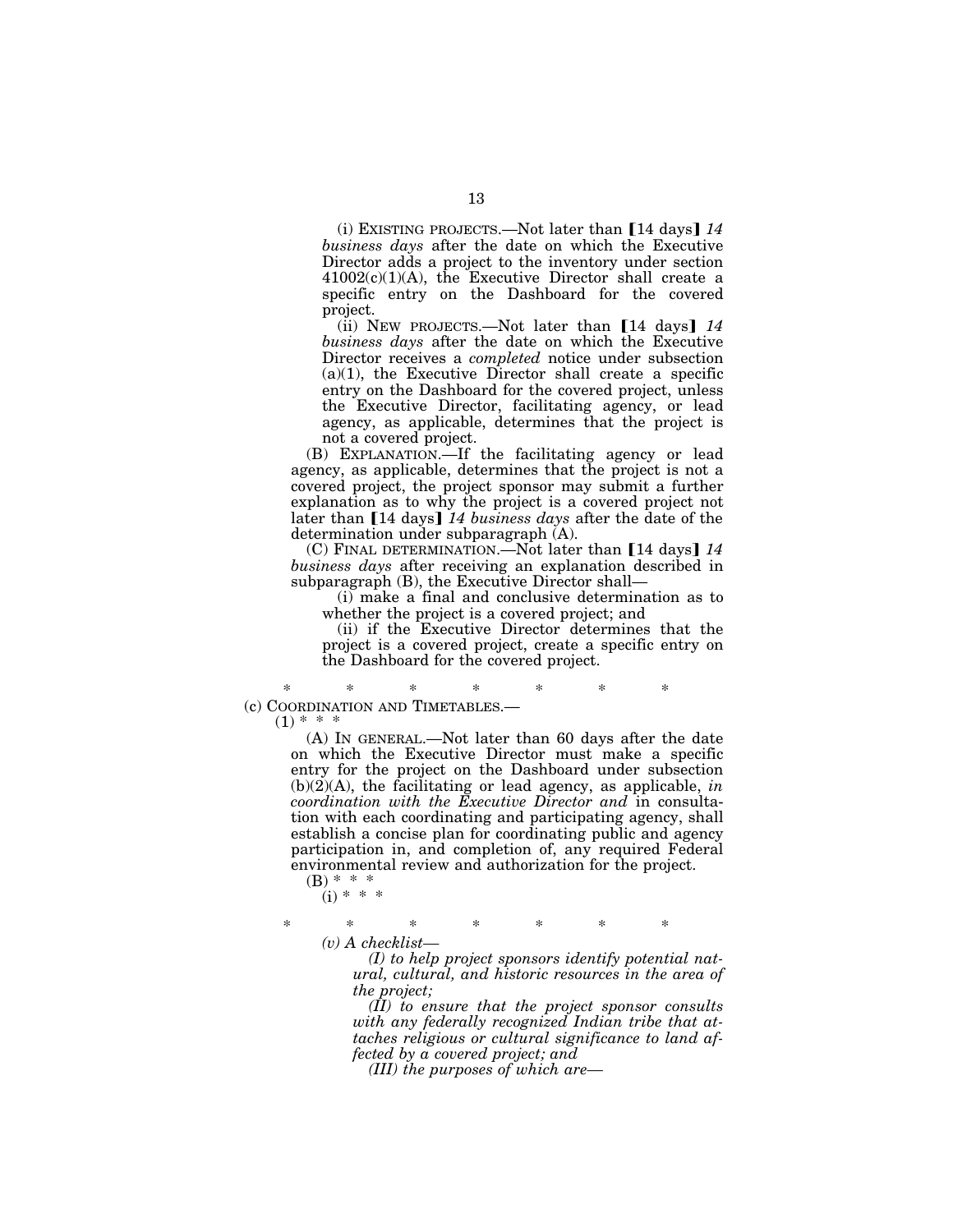*(aa) to identify agencies and organizations that can provide information about natural, cultural, and historic resources; and* 

*(bb) to develop the information needed to determine the range of alternatives.* 

*(vi) In the case of a tiered project review, a description of the relationship between any applicable programmatic analysis and the planned tiered environmental review.* 

 $(C) * * *$ 

(2) PERMITTING TIMETABLE.—

 $(A)$  ESTABLISHMENT. [As part of the coordination project plan

*(I) IN GENERAL.—In accordance with clause (ii) and as part of the coordinated project plan* under paragraph (1), the facilitating or lead agency, as applicable, in consultation with each cooperating and participating agency, the project sponsor, and any State in which the project is located, and, subject to subparagraph (C), with the concurrence of each cooperating agency, shall establish a permitting timetable that includes intermediate and final completion dates for action by each participating agency on any Federal environmental review or authorization required for the project.

*(ii) GOAL.—* 

*(I) IN GENERAL.—The permitting timetable established under clause (i) shall provide for the completion of the permitting process within 2 years.* 

*(II) EXCEPTION.—If the facilitating agency or lead agency, as applicable, determines that the permitting process cannot be completed within 2 years, the coordinated project plan under paragraph (1) shall include—* 

*(aa) the specific reasons why the facilitating agency or lead agency, as applicable, anticipates that the permitting process will take longer than 2 years; and* 

*(bb) the specific efforts that the facilitating agency or lead agency, as applicable, each coordinating and participating agency, the project sponsor, and any State in which the project is located will take to reduce the time needed to complete the permitting process.* 

(B) \* \* \*

 $(C) * * *$ 

(D) MODIFICATION AFTER APPROVAL.—

(i) IN GENERAL.—The facilitating or lead agency, as applicable, may modify a permitting timetable established under subparagraph (A) only if—

*(I) the facilitating or lead agency, as applicable, consults with the Executive Director regarding the potential modification not less than 15 days before engaging in the consultation under subclause (II);*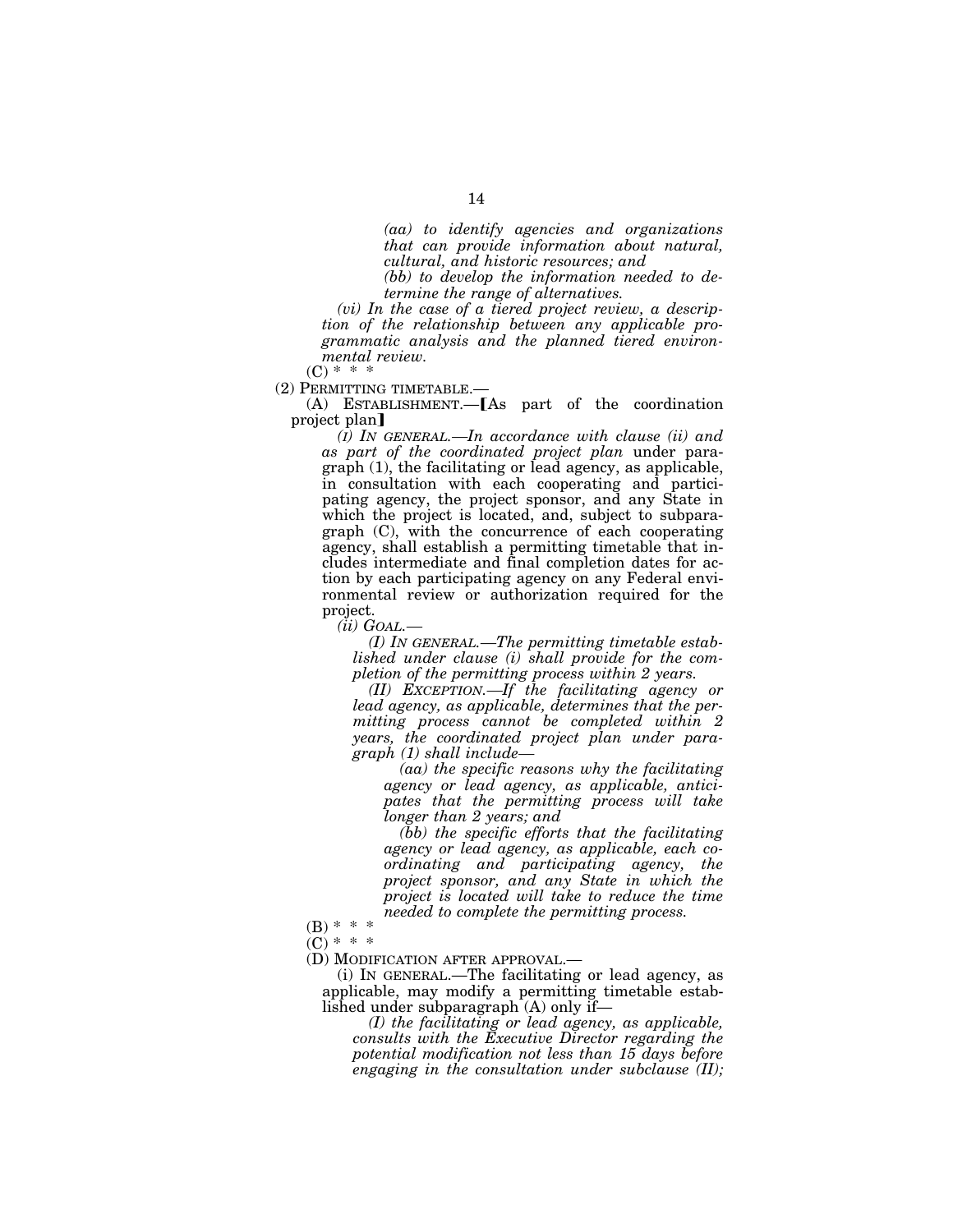$\prod(I/I)$  the facilitating or lead agency, as applicable, and the affected cooperating agencies, after consultation with the participating agencies, *the Executive Director*, and the project sponsor, agree to a different completion date;

 $\text{[II]}$ *(III)* the facilitating agency or lead agency, as applicable, or the affected cooperating agency provides a written justification for the modification; and

 $[III](IV)$  in the case of a modification that would necessitate an extension of a final completion date under a permitting table established under subparagraph  $(A)$  to a date more than 30 days after the final completion date originally established under subparagraph (A), the facilitating or lead agency submits a request to modify the permitting timetable to the Executive Director, who shall consult with the project sponsor and make a determination on the record, based on consideration of the relevant factors described under subparagraph (B), whether to grant the facilitating or lead agency, as applicable, authority to make such modification.

 $(ii)$  \*

\* \* \* \* \* \* \*

(F) CONFORMING TO PERMITTING TIMETABLES.— (i) IN GENERAL.—Each Federal agency shall conform to the *interim and final* completion dates set forth in the permitting timetable established under subparagraph (A), or with any *interim or final* completion date modified under subparagraph (D).

(ii) FAILURE TO CONFORM.—If a Federal agency fails to conform with [a completion date for agency action on a covered project or is at significant risk of failing to conform with] *an interim or final completion date for agency action on a covered project or reasonably believes the agency will fail to conform with a completion date 30 days before* such a completion date, the agency shall—

(I) promptly submit to the Executive Director for publication on the Dashboard an explanation of the specific reasons for failing or [significantly risking failing to conform] *reasonably believing the agency will fail to conform* to the completion date and a proposal for an alternative completion date;  $(II) * * *$ 

\* \* \* \* \* \* \* (d) EARLY CONSULTATION.—[The facilitating or lead agency, as applicable, shall provide an expeditious process for project sponsors to confer with each cooperating and participating agency involved and, not later than 60 days after the date on which the project sponsor submits a request under this subsection, to have each such agency provide to the project sponsor information concerning—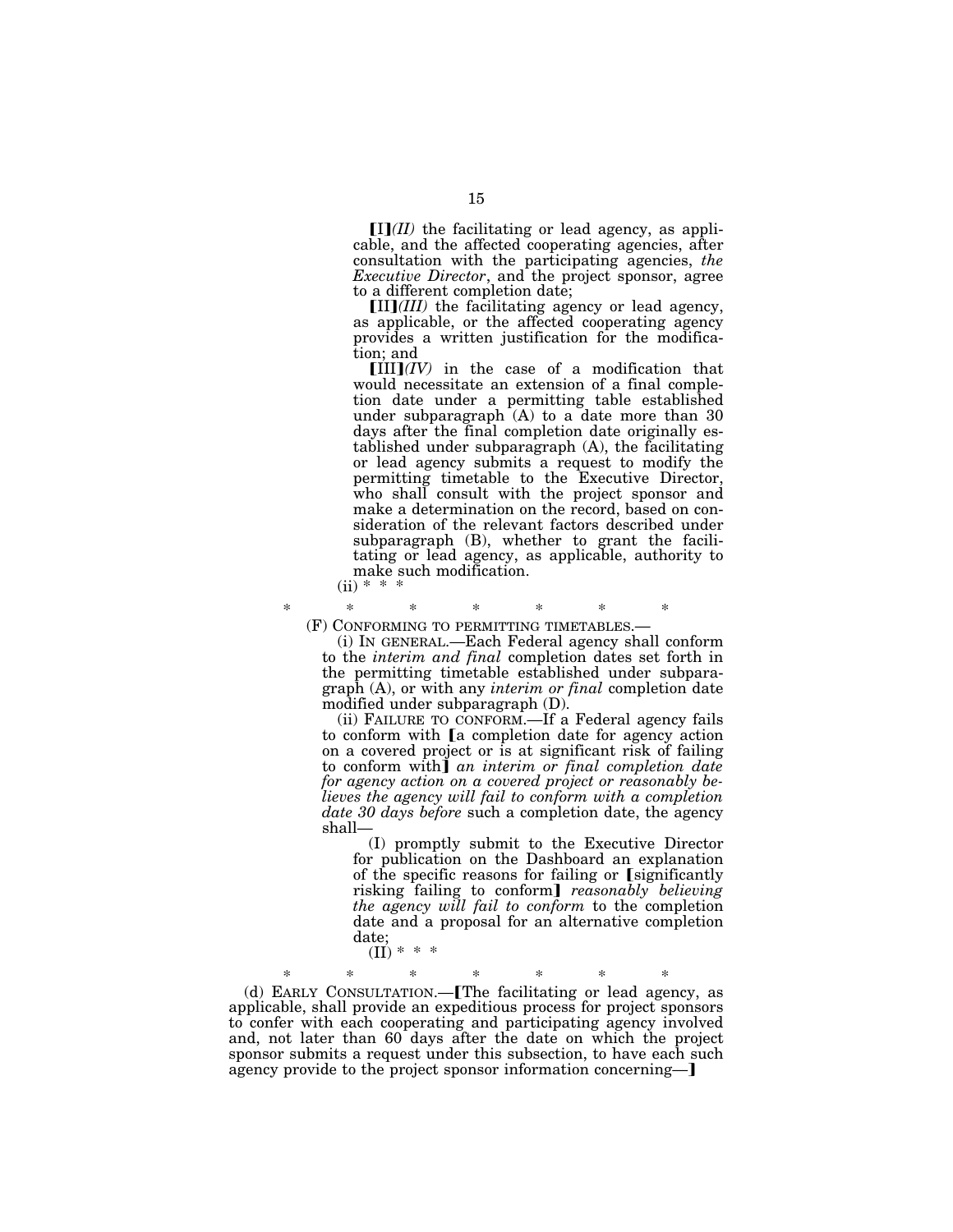*(1) IN GENERAL.—The facilitating or lead agency, as applicable, shall provide an expeditious process for potential or current project sponsors to confer with each potential and identified cooperating and participating agency involved.* 

*(2) PROVISION OF INFORMATION.—Not later than 60 days after the date on which the potential or current project sponsor submits a request under this subsection, each agency that received such a request shall provide to the project sponsor information concerning—* 

 $[(1)](A)$  the availability of information and tools, including

pre-application toolkits, to facilitate early planning efforts;<br> $(2)$ *(B)* key issues of concern to each agency and to the public; and

 $[(3)](C)$  issues that must be addressed before an environmental review or authorization can be completed.

(e) COOPERATING AGENCY.—

(1) IN GENERAL.—A lead agency may designate a participating agency as a cooperating agency in accordance with part 1501 of title 40, Code of Federal Regulations (or successor regulations).

(2) EFFECT ON OTHER DESIGNATION.—The designation described in paragraph (1) shall not affect any designation under subsection  $(a)(3)$ .

(3) LIMITATION ON DESIGNATION.—Any agency not designated as a participating agency under subsection  $(a)(3)$  shall not be designated as a cooperating agency under paragraph (1).

<sup>ø</sup>(f) REPORTING STATUS OF OTHER PROJECTS ON DASHBOARD.— (1) IN GENERAL.—On request of the Executive Director, the Secretary and the Secretary of the Army shall use best efforts to provide information for inclusion on the Dashboard on projects subject to section 139 of title 23, United States Code, and section 2045 of the Water Resources Development Act of 2007 (33 U.S.C. 2348) likely to require—

 $(A)$  a total investment of more than \$200,000,000; and

(B) an environmental impact statement under NEPA.

(2) EFFECT OF INCLUSION ON DASHBOARD.—Inclusion on the Dashboard of information regarding projects subject to section 139 of title 23, United States Code, or section 2045 of the Water Resources Development Act of 2007 (33 U.S.C. 2348) shall not subject those projects to any requirements of this title.

*(f) FACILITATION OF ENVIRONMENTAL REVIEW AND AUTHORIZA-TION OF ADDITIONAL PROJECTS.—* 

*(1) IN GENERAL.—In the case of a project that is not a covered project, on the request of an individual described in section 41002(b)(2)(B) or the project sponsor, the Executive Director may work with the lead agency and any cooperating or participating agency to facilitate the environmental review and authorization process in accordance with this subsection, including by—* 

*(A) mediating and resolving disputes;* 

*(B) promoting early coordination among the agencies; and* 

*(C) taking such actions as may be established pursuant to paragraph (2).*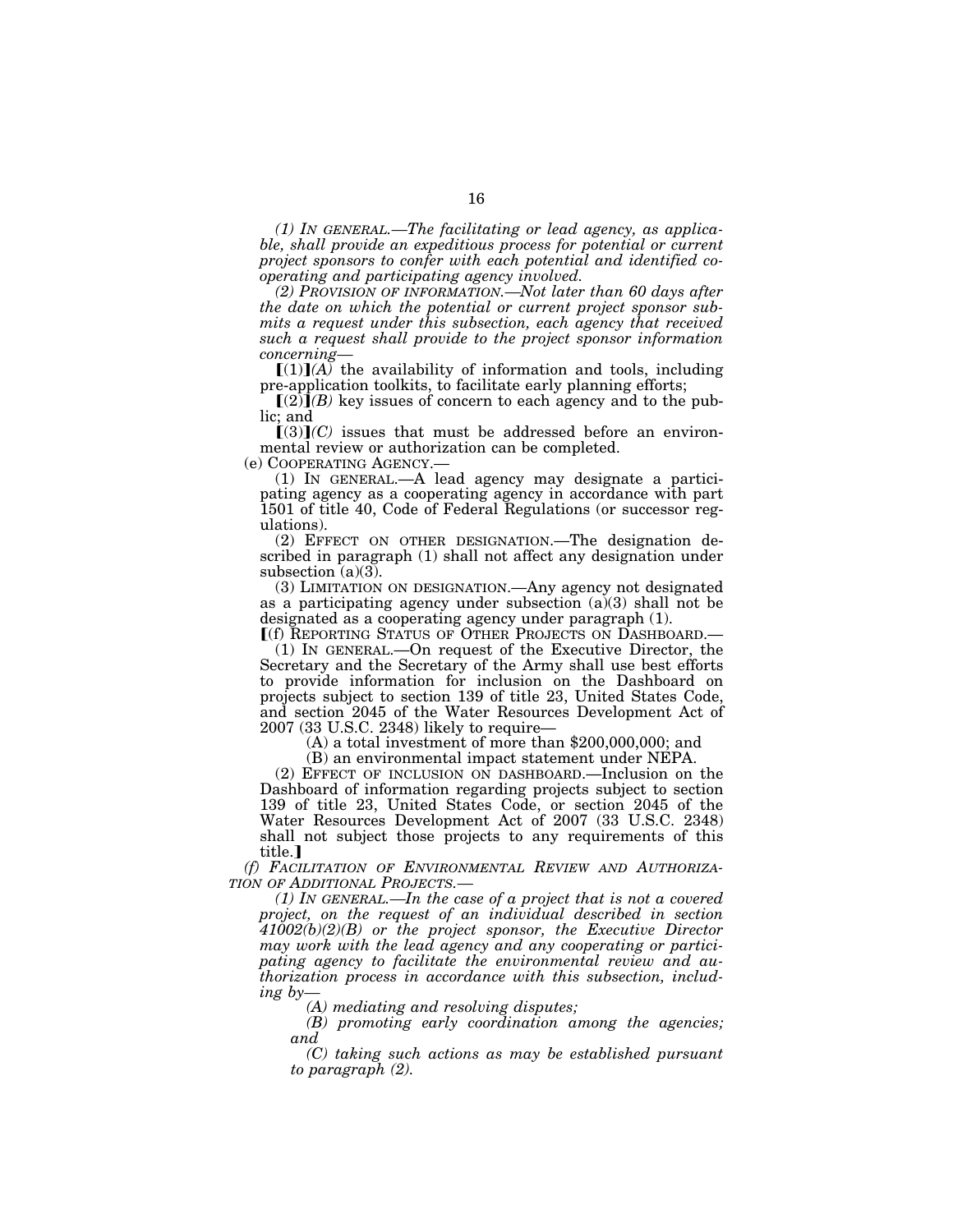*(2) ESTABLISHMENT OF POLICIES.—The Executive Director, in consultation with the Director of the Office of Management and Budget and the Chair of the Council on Environmental Quality, may establish policies and procedures as appropriate to carry out the facilitation under paragraph (1).* 

*(3) COOPERATION REQUIRED.—If the Executive Director is facilitating the environmental review and authorization process under paragraph (1), the lead agency and any cooperating or participating agency shall cooperate with the Executive Director to the maximum extent practicable.* 

*(4) SAVINGS PROVISION.—Facilitation of a project by the Executive Director under paragraph (1) shall not subject the project to any provisions under this title, other than as provided in this subsection.* 

\* \* \* \* \* \* \*

#### **SEC. 41005. COORDINATION OF REQUIRED REVIEWS.**

 $(a) * * * *$ 

(b) ADOPTION, INCORPORATION BY REFERENCE, AND USE OF DOCU-MENTS.

[(1) STATE ENVIRONMENTAL DOCUMENTS; SUPPLEMENTAL DOCUMENTS.— $[({\bf A})]$ (1) USE OF EXISTING DOCUMENTS.—

 $(i)$  $(A)$  In GENERAL.—On the request of a project sponsor, a lead agency shall consider and, as appropriate, adopt or incorporate by reference, the analysis and documentation that has been prepared for a covered project under State laws and procedures as the documentation, or part of the documentation, required to complete an environmental review for the covered project, if the analysis and documentation were, as determined by the lead agency in consultation with the Council on Environmental Quality, prepared under circumstances that allowed for opportunities for public participation and consideration of alternatives, environmental consequences, and other required analyses that are substantially equivalent to what would have been available had the documents and analysis been prepared by a Federal agency pursuant to NEPA.

 $\left[\text{(ii)}\right]$ *(B)* GUIDANCE BY CEQ.—The Council on Environmental Quality may issue guidance to carry out this subsection.

 $[(B)](2)$  NEPA OBLIGATIONS.—An environmental document adopted under [subparagraph (A)] *paragraph (1)* or a document that includes documentation incorporated under [subparagraph  $(A)$  *paragraph*  $(I)$  may serve as the documentation required for an environmental review or a supplemental environmental review required to be prepared by a lead agency under NEPA.

 $[(C)](3)$  SUPPLEMENTATION OF STATE DOCUMENTS.—If the lead agency adopts or incorporates analysis and documentation described in  $\lceil \text{subparam}(\mathbf{A}) \rceil$  *paragraph* (1), the lead agency shall prepare and publish a supplemental document if the lead agency determines that during the period after preparation of the analysis and documentation and before the adoption or incorporation—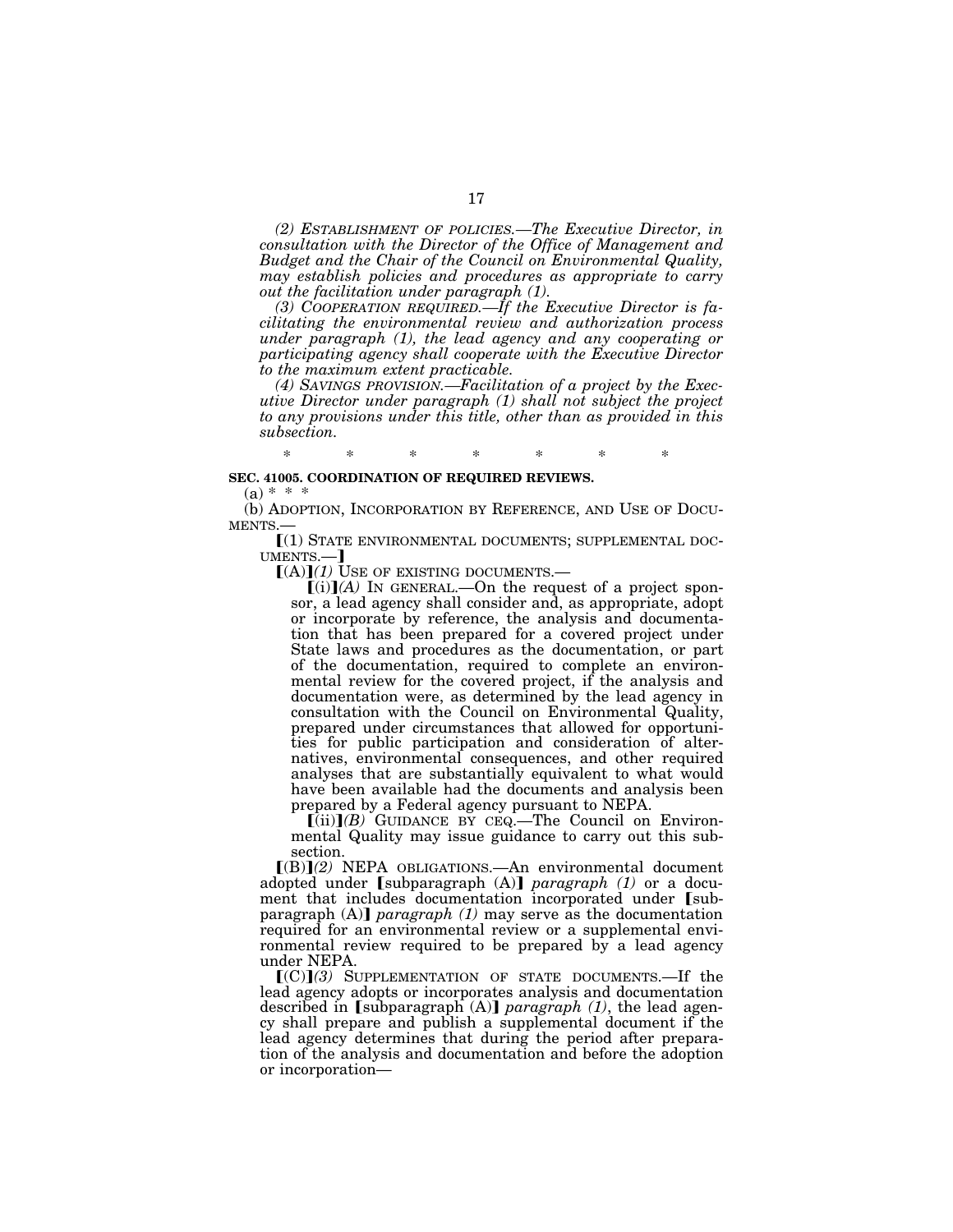$\lceil (i) \rceil$ *(A)* a significant change has been made to the covered project that is relevant for purposes of environmental review of the project; or

 $\lceil$ (ii) $\rceil$ (*B*) there has been a significant circumstance or new information has emerged that is relevant to the environmental review for the covered project.

 $[(D)](4)$  COMMENTS.—If a lead agency prepares and publishes a supplemental document under [subparagraph (C)] , the lead agency shall solicit comments from other agencies and the public on the supplemental document for a period of not more than 45 days, beginning on the date on which the supplemental document is published, unless—

 $[(i)](A)$  the lead agency, the project sponsor, and any cooperating agency agree to a longer deadline; or

 $[(ii)]$  $(B)$  the lead agency extends the deadline for good cause.

 $(\mathbf{E})(\mathbf{5})$  NOTICE OF OUTCOME OF ENVIRONMENTAL REVIEW.—<br>A lead agency shall issue a record of decision or finding of no significant impact, as appropriate, based on the document adopted under [subparagraph (A)] *paragraph (1)* and any supplemental document prepared under [subparagraph (C)] para*graph (3)*.

\* \* \* \* \* \* \* **SEC. 41007. LITIGATION, JUDICIAL REVIEW, AND SAVINGS PROVISION.** 

(a) LIMITATIONS ON CLAIMS.— (1) IN GENERAL.—Notwithstanding any other provision of law, *except as provided in paragraph (4)*, a claim arising under Federal law seeking judicial review of any authorization issued by a Federal agency for a covered project shall be barred unless—

(A)  $[$ the action $]$  *the claim* is filed not later than 2 years after the date of publication in the Federal Register [of the final record of decision or approval or denial of a permit] *of notice of final agency action on the authorization*, unless a shorter time is specified in the Federal law under which judicial review is allowed; and

(B) in the case of an action pertaining to an environmental review conducted under NEPA—

(i)  $[$ the action $]$  *the claim* is filed by a party that submitted a comment during the environmental review; and

(ii) any commenter filed a sufficiently detailed comment so as to put the lead agency on notice of the issue on which the party seeks judicial review, or the lead agency did not provide a reasonable opportunity for such a comment on that issue.

 $(2) *$ 

(3) \* \* \**(4) SPECIAL RULE FOR CERTAIN PROJECTS.—Notwithstanding paragraphs (1) and (2), in the case of a covered project that is subject to section 139 of title 23, United States Code, the time limits under subsection (l) of that section shall apply to the covered project in lieu of the time limits under paragraphs (1) and (2).* 

\* \* \* \* \* \* \*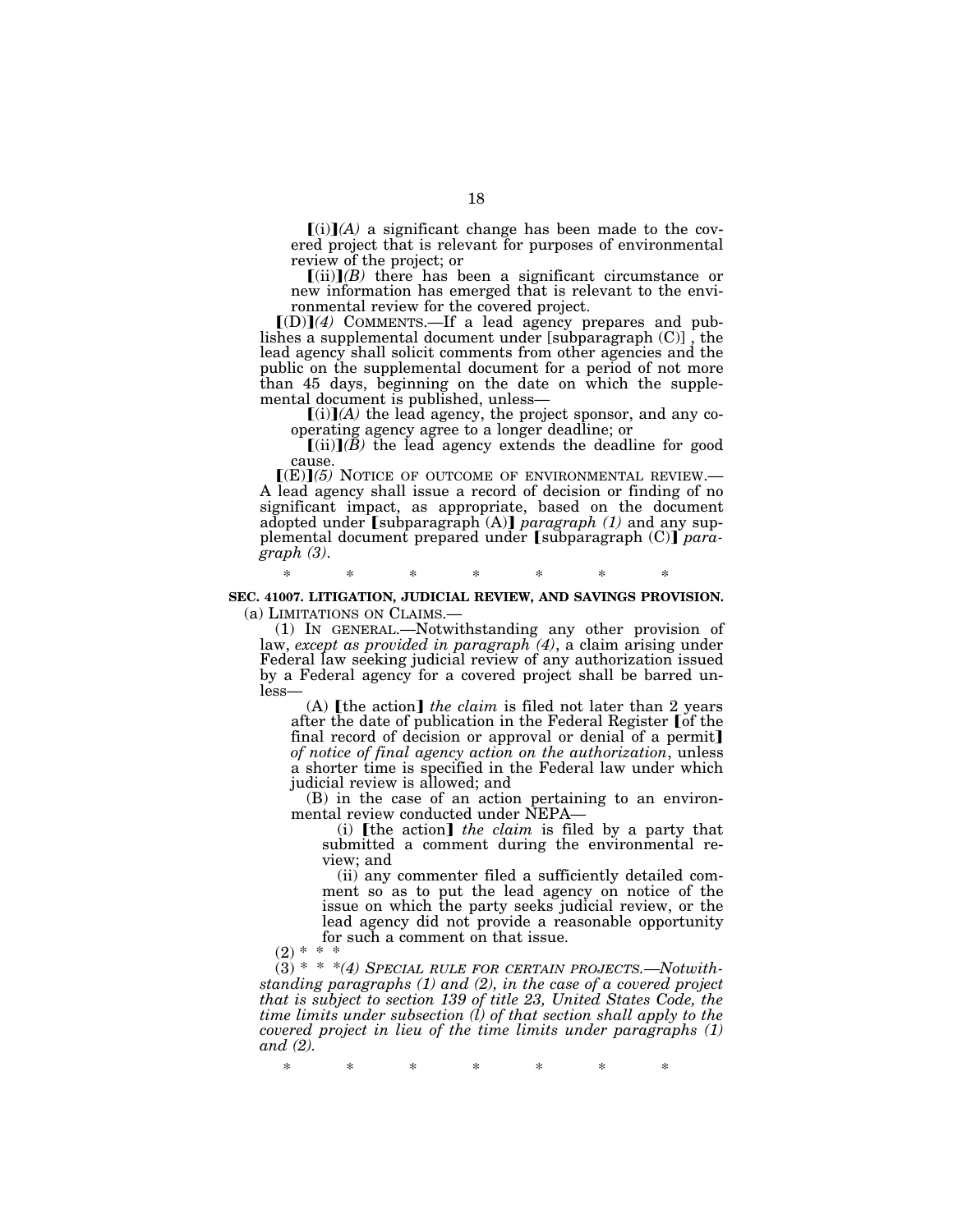(e) LIMITATIONS.—Nothing in [this section] *this title* preempts, limits, or interferes with—

(1) any practice of seeking, considering, or responding to public comment; or

(2) any power, jurisdiction, responsibility, or authority that a Federal, State, or local governmental agency, metropolitan planning organization, Indian tribe, or project sponsor has with respect to carrying out a project or any other provisions of law applicable to any project, plan, or program.

#### **SEC. 41008. REPORTS.**

 $(a) * * *$ 

 $(1) * * *$ 

(2) CONTENTS.—The report described in paragraph (1) shall assess the performance of each participating agency and lead agency **[based** on the best practices described in section  $4\overline{1}00\overline{2}(c)(2)(B)$ , including], *including*—

(A) agency progress in making improvements consistent with [those best practices] *the best practices described in section 41002(c)(2)(B);* and

(B) agency compliance with the performance schedules established under section  $41002(c)(1)(C)$ .

*(C) agency compliance with sections 41003 through 41006.* 

 $(3) * *$ 

 $(b) * * * *$ 

*(C) FERC REPORT.—* 

*(1) IN GENERAL.—Not later than 90 days after the date of enactment of the Federal Permitting Reform and Jobs Act, the Federal Energy Regulatory Commission shall submit to the Committees on Homeland Security and Governmental Affairs and Environment and Public Works of the Senate and the Committees on Energy and Commerce and Transportation and Infrastructure of the House of Representatives a report that includes recommendations on ways to reconcile regulations of the Federal Energy Regulatory Commission with requirements under this title.* 

*(2) REVIEW.—In the first report under subsection (a) that is submitted after the date on which the report under paragraph (1) is submitted, the Executive Director shall include a review of the recommendations in the report under that paragraph.* 

#### **SEC. 41009. FUNDING FOR GOVERNANCE, OVERSIGHT, AND PROC-ESSING OF ENVIRONMENTAL REVIEWS AND PERMITS.**

ø(a) IN GENERAL.—The heads of agencies listed in section  $41002(b)(2)(B)$ , with the guidance of the Director of the Office of Management and Budget and in consultation with the Executive Director, may, after public notice and opportunity for comment, issue regulations establishing a fee structure for project proponents to reimburse the United States for reasonable costs incurred in conducting environmental reviews and authorizations for covered projects.

(a) *IN GENERAL.—For the purpose of carrying out this title, the Executive Director, in consultation with the heads of the agencies listed in section 41002(b)(2)(B) and with the guidance of the Director of the Office of Management and Budget, may, after public no-*